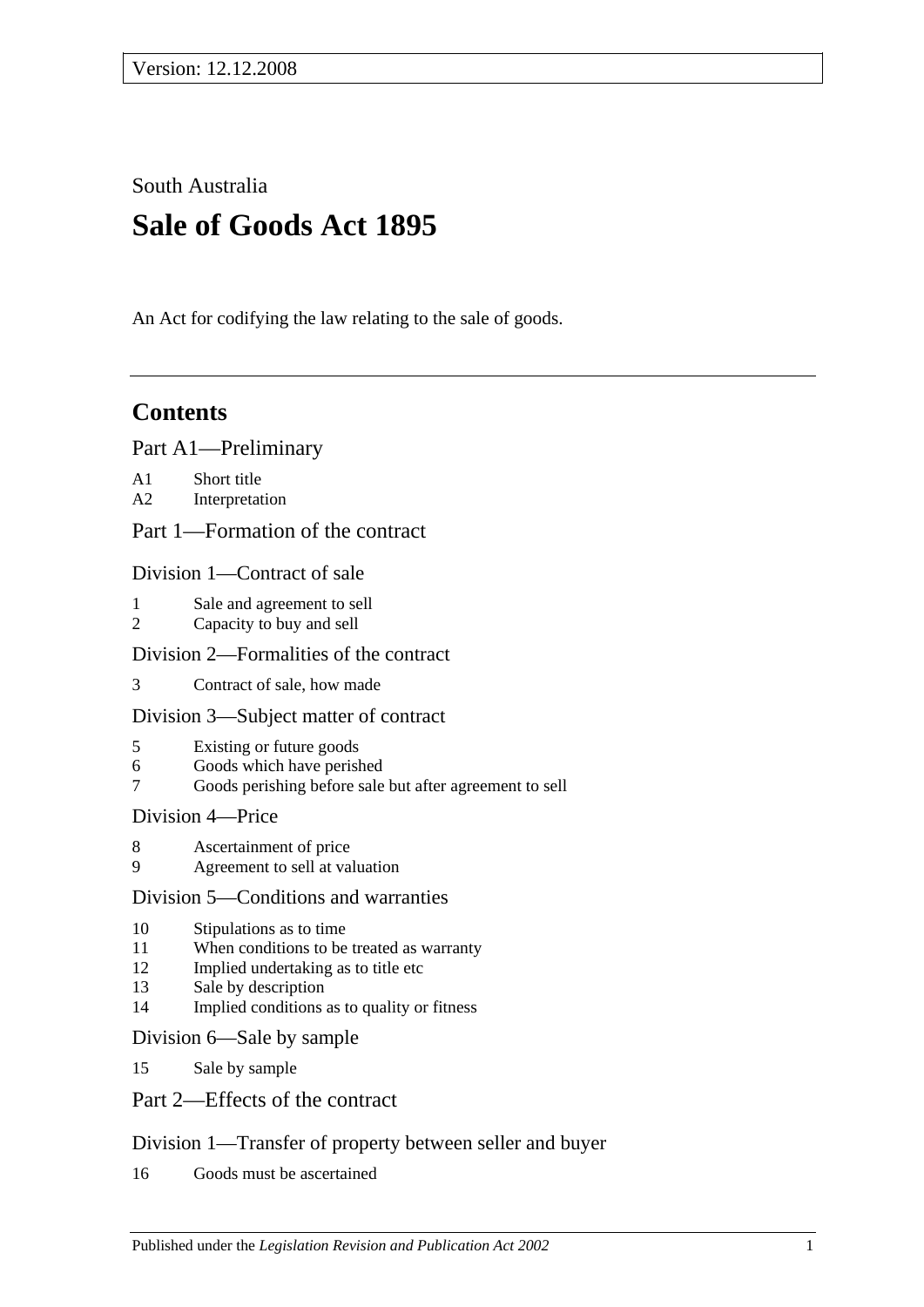- [Property passes when intended to pass](#page-7-3)
- [Rules for ascertaining intention](#page-7-4)
- [Reservation of right of disposal](#page-8-0)
- [Risk prima facie passes with property](#page-8-1)
- 20A [Contracts of sale for goods forming part of bulk](#page-8-2)

#### [Division 2—Transfer of title](#page-9-0)

- [Sale by person not the owner](#page-9-1)
- [Market overt](#page-10-0)
- [Sale under voidable title](#page-10-1)
- [Re-vesting of property in stolen goods on conviction of offender](#page-10-2)
- [Seller or buyer in possession after sale](#page-10-3)
- [Effect of writs of execution](#page-11-0)

#### [Part 3—Performance of the contract](#page-11-1)

- [Duties of seller and buyer](#page-11-2)
- [Payment and delivery are concurrent conditions](#page-11-3)
- [Rules as to delivery](#page-11-4)
- [Delivery of wrong quantity](#page-12-0)
- [Instalment deliveries](#page-12-1)
- [Delivery to carrier](#page-12-2)
- [Risk where goods are delivered at distant place](#page-13-0)
- [Buyer's right of examining the goods](#page-13-1)
- [Acceptance](#page-13-2)
- [Buyer not bound to return rejected goods](#page-13-3)
- [Liability of buyer for neglecting or refusing delivery of goods](#page-14-0)

#### [Part 4—Rights of unpaid seller against the goods](#page-14-1)

#### [Division 1—Unpaid seller's rights](#page-14-2)

- [Unpaid seller defined](#page-14-3)
- [Unpaid seller's rights](#page-14-4)

#### [Division 2—Unpaid seller's lien](#page-14-5)

- [Seller's lien](#page-14-6)
- [Part delivery](#page-15-0)
- [Termination of lien](#page-15-1)

#### [Division 3—Stoppage in transitu](#page-15-2)

- [Right of stoppage in transitu](#page-15-3)
- [Duration of transit](#page-15-4)
- How stoppage in [transitu is effected](#page-16-0)

#### [Division 4—Re-sale by buyer or seller](#page-16-1)

- [Effect of sub-sale or pledge by buyer](#page-16-2)<br>47 Sale not generally rescinded by lien of
- [Sale not generally rescinded by lien or stoppage in transitu](#page-16-3)

#### [Part 5—Actions for breach of the contract](#page-17-0)

#### [Division 1—Remedies of seller](#page-17-1)

[Action for price](#page-17-2)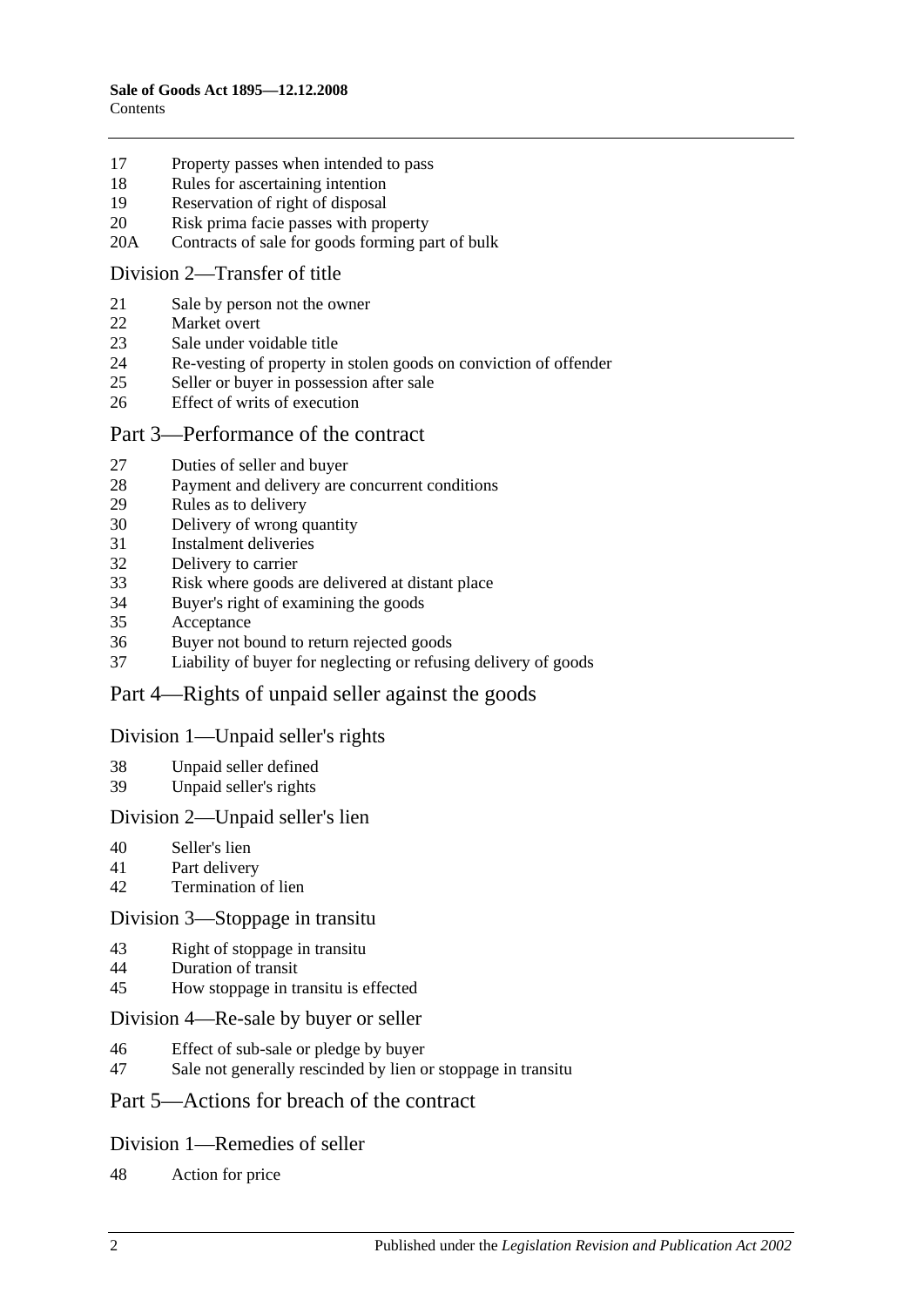#### 49 [Damages for non-acceptance](#page-17-3)

#### [Division 2—Remedies of buyer](#page-17-4)

- 50 [Damages for non-delivery](#page-17-5)
- 51 [Specific performance](#page-18-0)
- 52 [Remedy for breach of warranty](#page-18-1)
- 53 [Interest and special damages](#page-18-2)

#### [Part 6—Supplementary](#page-18-3)

- 54 [Exclusion of implied terms and conditions](#page-18-4)
- 55 [Reasonable time a question of fact](#page-18-5)
- 56 [Rights etc enforceable by action](#page-19-0)
- 57 [Auction sales](#page-19-1)
- 57A [Avoidance of provision for draft allowance](#page-19-2)
- 57B [Avoidance of provision for draft allowance on sheep skins](#page-19-3)
- 58 [Repeals](#page-19-4)
- 59 [Savings](#page-19-5)

#### [Schedule—Imperial Acts of no force or effect in South Australia](#page-20-0)

[Legislative history](#page-21-0)

#### <span id="page-2-0"></span>**The Parliament of South Australia enacts as follows:**

## **Part A1—Preliminary**

#### <span id="page-2-1"></span>**A1—Short title**

This Act may be cited as the *Sale of Goods Act 1895*.

#### <span id="page-2-2"></span>**A2—Interpretation**

(1) In this Act, unless the context or subject-matter otherwise requires—

*action* includes counter-claim and set-off;

*bulk*, in relation to goods, means a mass or collection of goods that are—

- (a) of the same kind; and
- (b) contained in a defined space or area; and
- (c) interchangeable with other goods of the same kind of the same number or quantity;

**buyer** means a person who buys or agrees to buy goods;

*contract of sale* includes an agreement to sell as well as a sale;

*delivery* means voluntary transfer of possession from one person to another;

*document of title to goods* has the same meaning as it has in the *[Mercantile Law](http://www.legislation.sa.gov.au/index.aspx?action=legref&type=act&legtitle=Mercantile%20Law%20Act%201936)  Act [1936](http://www.legislation.sa.gov.au/index.aspx?action=legref&type=act&legtitle=Mercantile%20Law%20Act%201936)*;

*fault* means wrongful act or default;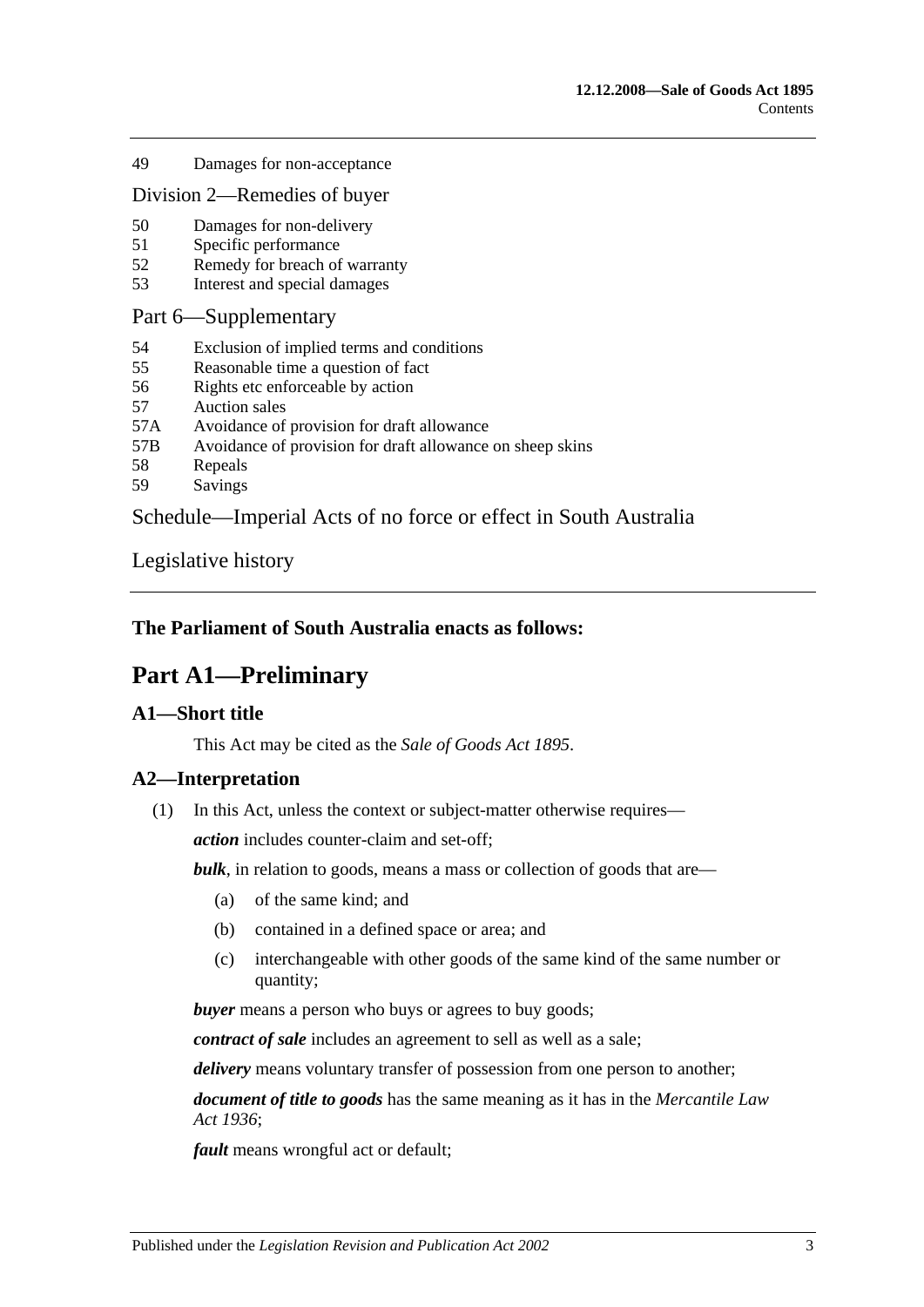*future goods* mean goods to be manufactured or acquired by the seller after the making of the contract for sale;

*goods* include all chattels personal other than things in action and money. The term includes emblements, industrial growing crops, and things attached to or forming part of the land which are agreed to be severed before sale or under the contract of sale;

*plaintiff* includes defendant counter-claiming;

*property* means the general property in goods, and not merely a special property;

*quality of goods* includes their state or condition;

*sale* includes a bargain and sale as well as a sale and delivery;

*seller* means a person who sells or agrees to sell goods;

*specific goods* mean goods identified and agreed upon at the time a contract of sale is made;

*warranty* means an agreement with reference to goods which are the subject of a contract of sale, but collateral to the main purpose of such contract, the breach of which gives rise to a claim for damages, but not to a right to reject the goods and treat the contract as repudiated.

- (2) A thing is deemed to be done in *good faith* within the meaning of this Act when it is in fact done honestly, whether it be done negligently or not.
- (3) A person is deemed to be insolvent within the meaning of this Act who either has ceased to pay his debts in the ordinary course of business, or cannot pay his debts as they become due, whether he has committed an act of insolvency or not, and whether he has become an insolvent or not.
- (4) Goods are in a *deliverable state* within the meaning of this Act when they are in such a state that the buyer would, under the contract, be bound to take delivery of them.

## <span id="page-3-0"></span>**Part 1—Formation of the contract**

### <span id="page-3-1"></span>**Division 1—Contract of sale**

#### <span id="page-3-2"></span>**1—Sale and agreement to sell**

- (1) A contract of sale of goods is a contract whereby the seller transfers or agrees to transfer the property in goods to the buyer for a money consideration, called the price. There may be a contract of sale between one part owner and another.
- (2) A contract of sale may be absolute or conditional.
- (3) Where under a contract of sale the property in the goods is transferred from the seller to the buyer, the contract is called a sale; but where the transfer of the property in the goods is to take place at a future time, or subject to some condition thereafter to be fulfilled, the contract is called an agreement to sell.
- (4) An agreement to sell becomes a sale when the time elapses or the conditions are fulfilled subject to which the property in the goods is to be transferred.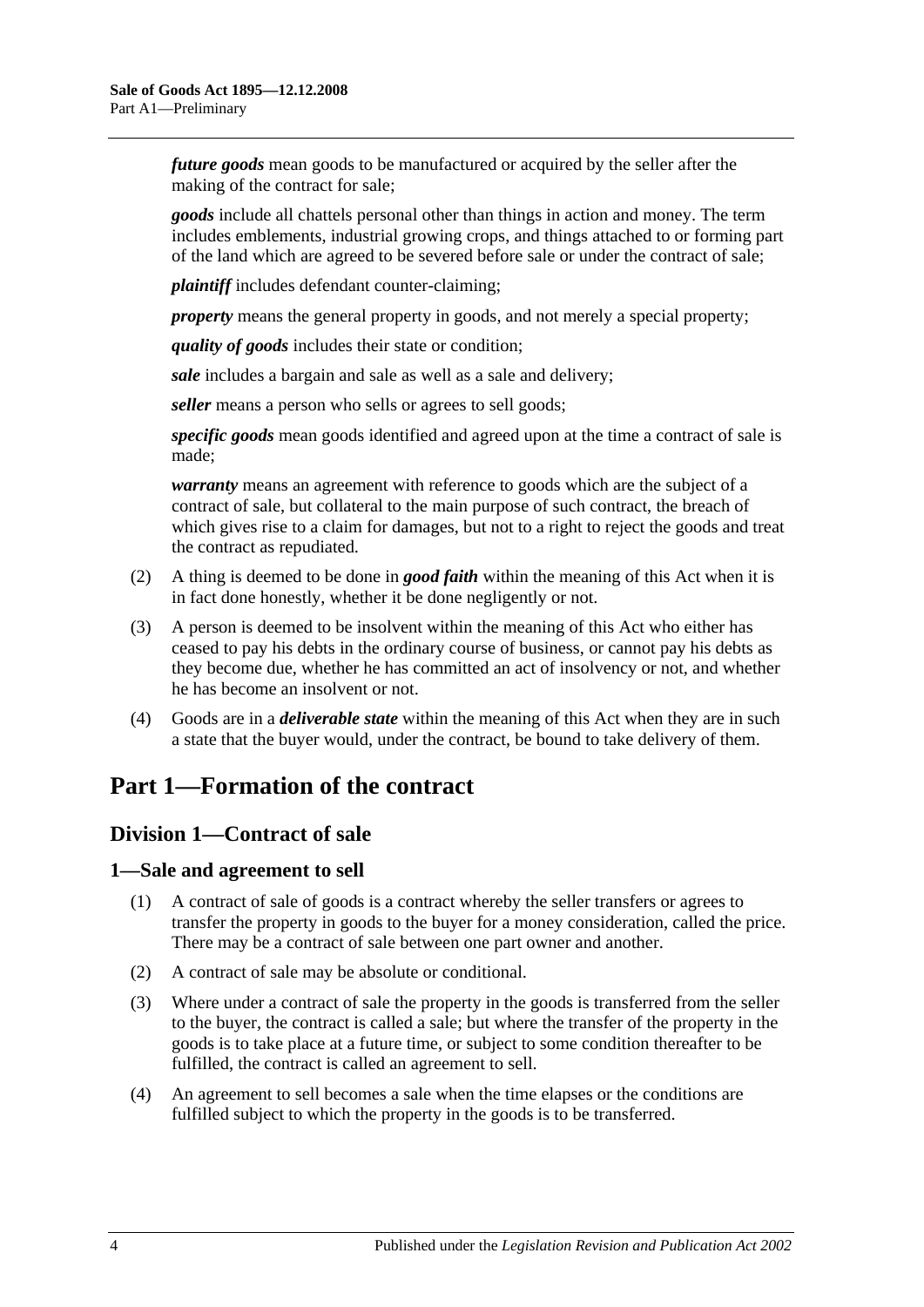#### <span id="page-4-0"></span>**2—Capacity to buy and sell**

- (1) Capacity to buy and sell is regulated by the general law concerning capacity to contract, and to transfer and acquire property: Provided that where necessaries are sold and delivered to an infant or minor, or to a person who by reason of mental incapacity or drunkenness is incompetent to contract, he must pay a reasonable price therefor.
- (2) In this section—

*necessaries* means goods suitable to the condition in life of the infant, minor or other person, and to his or her actual requirements at the time of the sale and delivery.

## <span id="page-4-1"></span>**Division 2—Formalities of the contract**

#### <span id="page-4-2"></span>**3—Contract of sale, how made**

Subject to the provisions of this Act, and of any statute in that behalf, a contract of sale may be made in writing (either with or without seal), or by word of mouth, or partly in writing and partly by word of mouth, or may be implied from the conduct of the parties: Provided that nothing in this section shall affect the law relating to corporations.

## <span id="page-4-3"></span>**Division 3—Subject matter of contract**

#### <span id="page-4-4"></span>**5—Existing or future goods**

- (1) The goods which form the subject of a contract of sale may be either existing goods, owned or possessed by the seller, or goods to be manufactured or acquired by the seller after the making of the contract of sale, in this Act called *future goods*.
- (2) There may be a contract for the sale of goods, the acquisition of which by the seller depends upon a contingency which may or may not happen.
- (3) Where by a contract of sale the seller purports to effect a present sale of future goods, the contract operates as an agreement to sell the goods.

#### <span id="page-4-5"></span>**6—Goods which have perished**

Where there is a contract for the sale of specific goods, and the goods without the knowledge of the seller have perished at the time when the contract is made, the contract is void.

#### <span id="page-4-6"></span>**7—Goods perishing before sale but after agreement to sell**

Where there is an agreement to sell specific goods, and subsequently the goods, without any fault on the part of the seller or buyer, perish before the risk passes to the buyer, the agreement is thereby avoided.

### <span id="page-4-7"></span>**Division 4—Price**

#### <span id="page-4-8"></span>**8—Ascertainment of price**

(1) The price in a contract of sale may be fixed by the contract, or may be left to be fixed in manner thereby agreed, or may be determined by the course of dealing between the parties.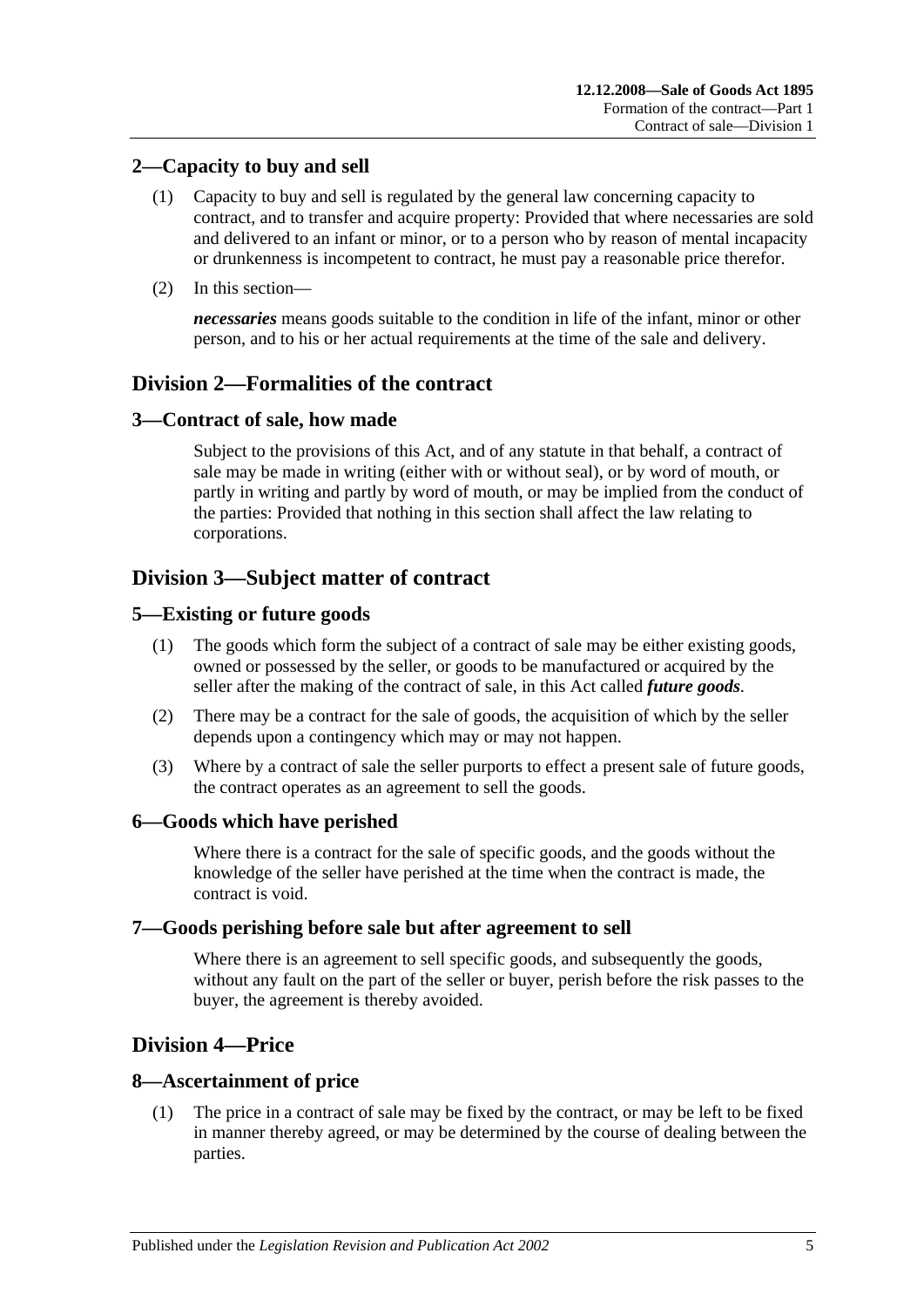(2) Where the price is not determined in accordance with the foregoing provisions, the buyer must pay a reasonable price. What is a reasonable price is a question of fact dependent on the circumstances of each particular case.

#### <span id="page-5-0"></span>**9—Agreement to sell at valuation**

- (1) Where there is an agreement to sell goods on the terms that the price is to be fixed by the valuation of a third party, and such third party cannot or does not make such valuation, the agreement is avoided: Provided that if the goods, or any part thereof, have been delivered to and appropriated by the buyer he must pay a reasonable price therefor.
- (2) Where such third party is prevented from making the valuation by the fault of the seller or buyer, the party not in fault may maintain an action for damages against the party in fault.

## <span id="page-5-1"></span>**Division 5—Conditions and warranties**

#### <span id="page-5-2"></span>**10—Stipulations as to time**

- (1) Unless a different intention appears from the terms of the contract, stipulations as to time of payment are not deemed to be the essence of a contract of sale. Whether any other stipulation as to time is of the essence of the contract or not depends on the terms of the contract.
- (2) In a contract of sale *month* means *prima facie* calendar month.

#### <span id="page-5-3"></span>**11—When conditions to be treated as warranty**

- (1) Where a contract of sale is subject to any condition to be fulfilled by the seller, the buyer may waive the condition, or may elect to treat the breach of such condition as a breach of warranty, and not as a ground for treating the contract as repudiated.
- (2) Whether a stipulation in a contract of sale is a condition the breach of which may give rise to a right to treat the contract as repudiated, or a warranty the breach of which may give rise to a claim for damages, but not to a right to reject the goods and treat the contract as repudiated, depends in each case on the construction of the contract. A stipulation may be a condition, though called a warranty in the contract.
- (3) Where a contract of sale is not severable, and the buyer has accepted the goods, or part thereof, the breach of any condition to be fulfilled by the seller can only be treated as a breach of warranty, and not as a ground for rejecting the goods and treating the contract as repudiated, unless there be a term of the contract express or implied to that effect.
- (4) Nothing in this section shall affect the case of any condition or warranty, fulfilment of which is excused by law by reason of impossibility or otherwise.

#### <span id="page-5-4"></span>**12—Implied undertaking as to title etc**

In a contract of sale, unless the circumstances of the contract are such as to show a different intention, there is—

(a) an implied condition on the part of the seller that in the case of a sale he has a right to sell the goods, and that in the case of an agreement to sell he will have a right to sell the goods at a time when the property is to pass;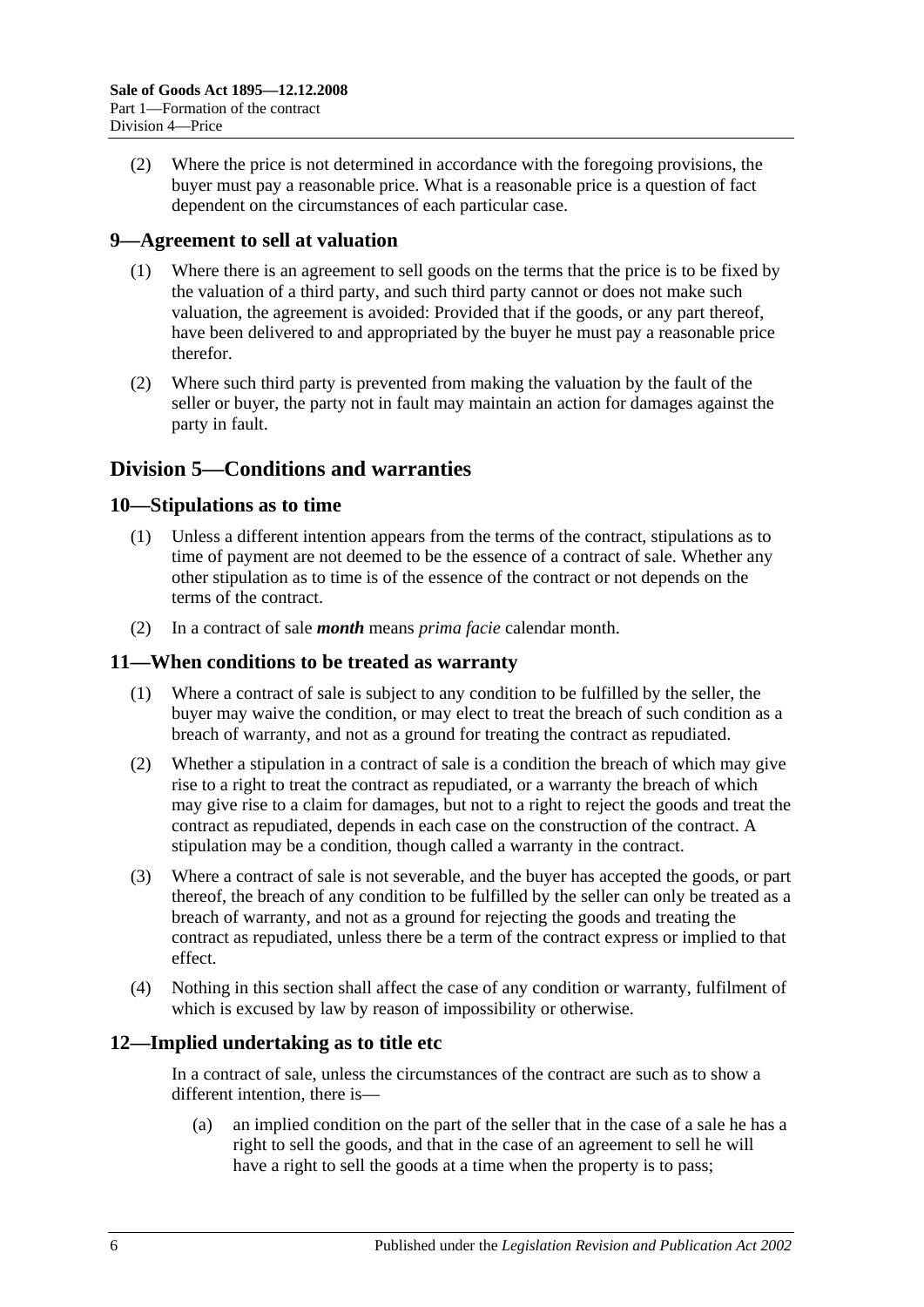- (b) an implied warranty that the buyer shall have and enjoy quiet possession of the goods;
- (c) an implied warranty that the goods shall be free from any charge or encumbrance in favour of any third party, not declared or known to the buyer before or at the time when the contract is made.

#### <span id="page-6-0"></span>**13—Sale by description**

Where there is a contract for the sale of goods by description, there is an implied condition that the goods shall correspond with the description; and if the sale be by sample, as well as by description, it is not sufficient that the bulk of the goods corresponds with the sample if the goods do not also correspond with the description.

#### <span id="page-6-1"></span>**14—Implied conditions as to quality or fitness**

Subject to the provisions of this Act, and of any Statute in that behalf, there is no implied warranty or condition as to the quality or fitness for any particular purpose of goods supplied under a contract of sale, except as follows:

- (a) where the buyer, expressly or by implication, makes known to the seller the particular purpose for which the goods are required, so as to show that the buyer relies on the seller's skill or judgment, and the goods are of a description which it is in the course of the seller's business to supply (whether he be the manufacturer or not), there is an implied condition that the goods shall be reasonably fit for such purpose: Provided that in the case of a contract for the sale of a specified article under its patent or other trade name, there is no implied condition as to its fitness for any particular purpose;
- (b) where goods are bought by description from a seller who deals in goods of that description (whether he be the manufacturer or not), there is an implied condition that the goods shall be of merchantable quality: Provided that if the buyer has examined the goods, there shall be no implied condition as regards defects which such examination ought to have revealed;
- (c) an implied warranty or condition as to quality or fitness for a particular purpose may be annexed by the usage of trade;
- (d) an express warranty or condition does not negative a warranty or condition implied by this Act unless inconsistent therewith.

### <span id="page-6-2"></span>**Division 6—Sale by sample**

#### <span id="page-6-3"></span>**15—Sale by sample**

- (1) A contract of sale is a contract for sale by sample where there is a term in the contract, express or implied, to that effect.
- (2) In the case of a contract for sale by sample—
	- (a) there is an implied condition that the bulk shall correspond with the sample in quality;
	- (b) there is an implied condition that the buyer shall have a reasonable opportunity of comparing the bulk with the sample;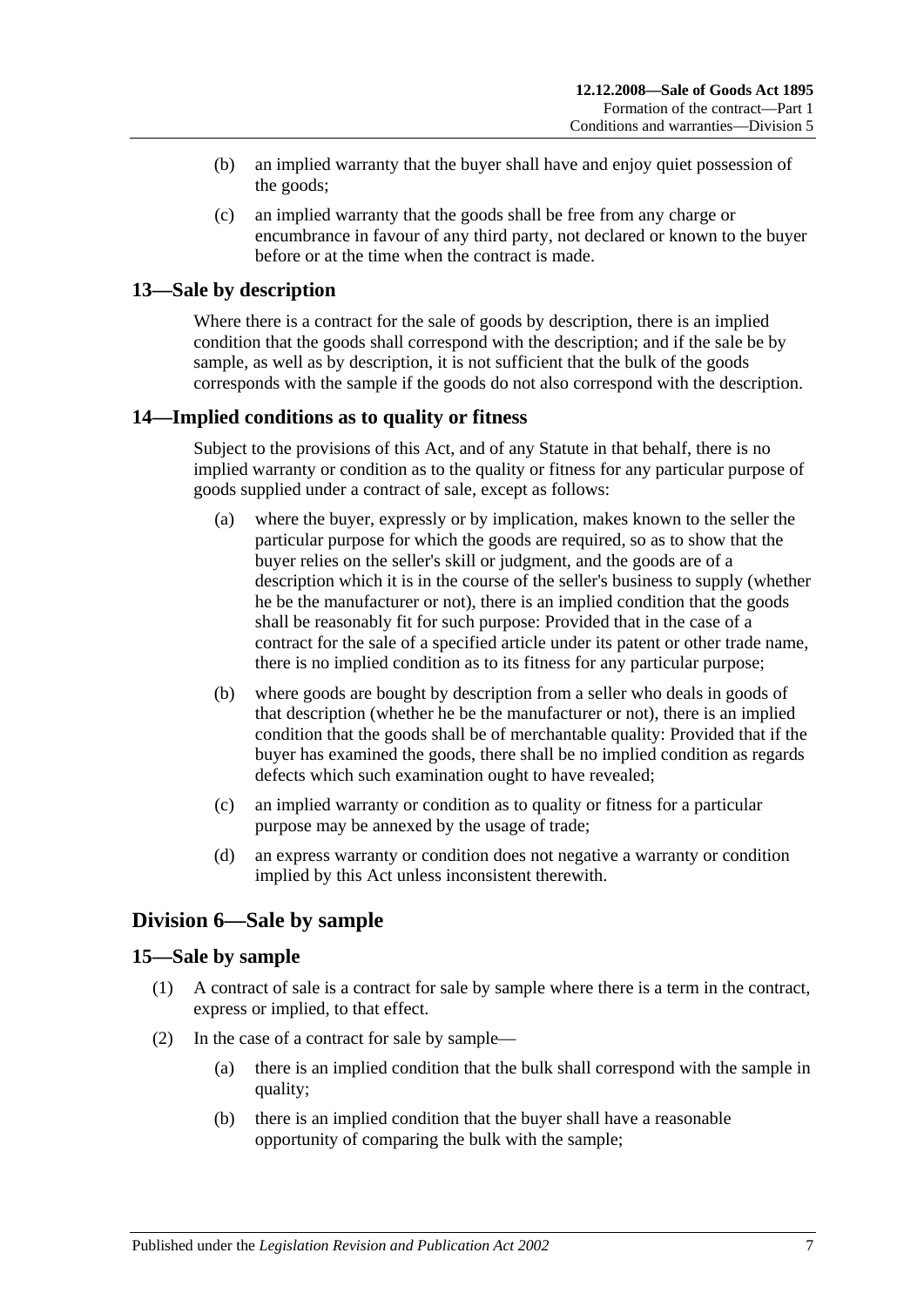(c) there is an implied condition that the goods shall be free from any defect, rendering them unmerchantable, which would not be apparent on reasonable examination of the sample.

## <span id="page-7-1"></span><span id="page-7-0"></span>**Part 2—Effects of the contract**

## **Division 1—Transfer of property between seller and buyer**

#### <span id="page-7-2"></span>**16—Goods must be ascertained**

Subject to [section](#page-8-2) 20A, where there is a contract for the sale of unascertained goods, no property in the goods is transferred to the buyer unless and until the goods are ascertained.

#### <span id="page-7-3"></span>**17—Property passes when intended to pass**

- (1) Where there is a contract for the sale of specific or ascertained goods the property in them is transferred to the buyer at such time as the parties to the contract intend it to be transferred.
- (2) For the purpose of ascertaining the intention of the parties, regard shall be had to the terms of the contract, the conduct of the parties, and the circumstances of the case.

#### <span id="page-7-4"></span>**18—Rules for ascertaining intention**

Unless a different intention appears, the following are rules for ascertaining the intention of the parties as to the time at which the property in the goods is to pass to the buyer:

Rule 1. Where there is an unconditional contract for the sale of specific goods, in a deliverable state, the property in the goods passes to the buyer when the contract is made, and it is immaterial whether the time of payment or the time of delivery, or both be postponed.

Rule 2. Where there is a contract for the sale of specific goods, and the seller is bound to do something to the goods for the purpose of putting them into a deliverable state, the property does not pass until such thing be done, and the buyer has notice thereof.

Rule 3. Where there is a contract for the sale of specific goods in a deliverable state, but the seller is bound to weigh, measure, test, or do some other act or thing with reference to the goods for the purpose of ascertaining the price, the property does not pass until such act or thing be done, and the buyer has notice thereof.

Rule 4. When goods are delivered to the buyer on approval, or on *sale or return*, or other similar terms, the property therein passes to the buyer—

- (a) when he signifies his approval or acceptance to the seller, or does any other act adopting the transaction;
- (b) If he does not signify his approval or acceptance to the seller, but retains the goods without giving notice of rejection, then, if a time has been fixed for the return of the goods, on the expiration of such time, and, if no time has been fixed, on the expiration of a reasonable time. What is a reasonable time is a question of fact.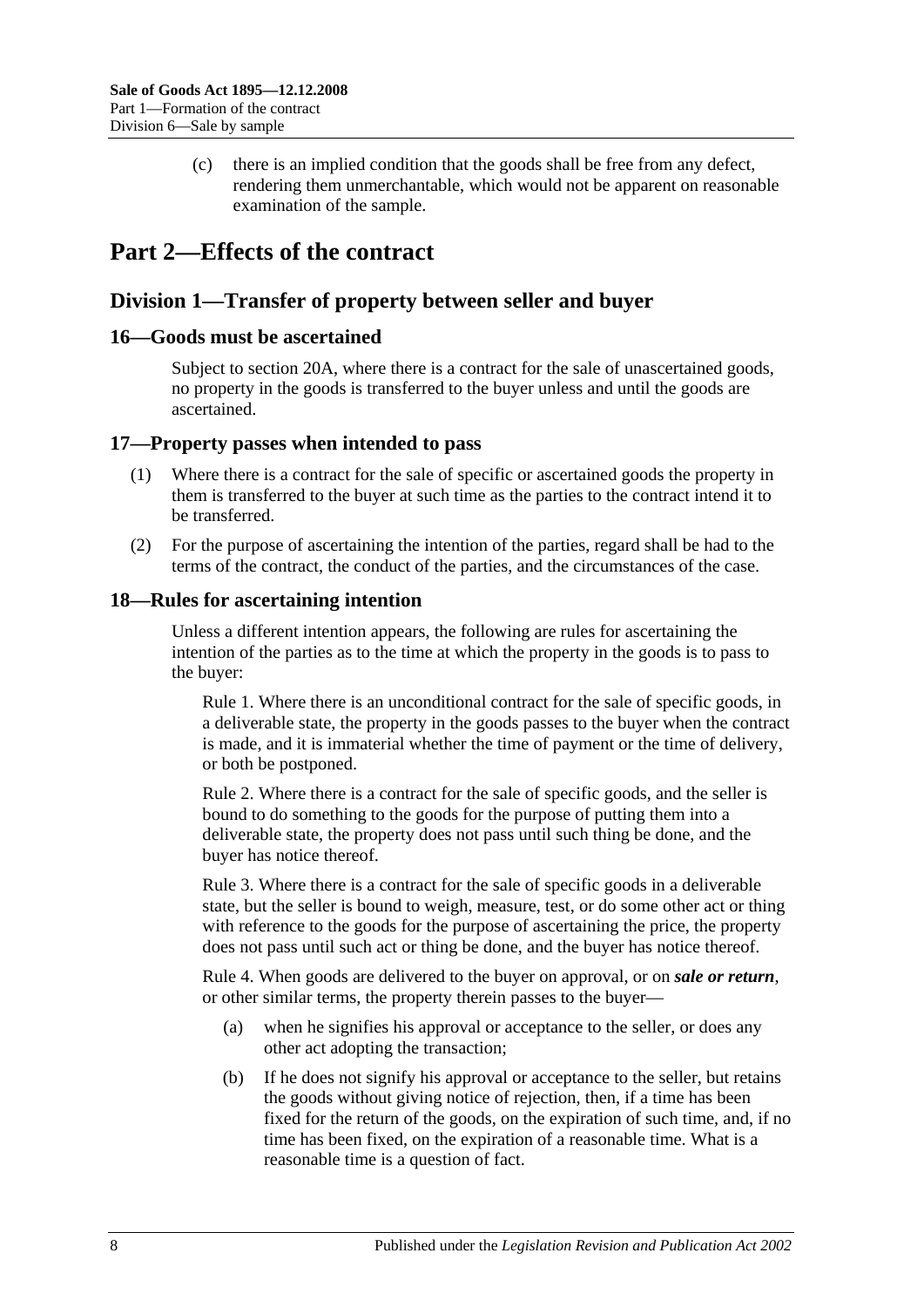Rule 5.

- (1) Where there is a contract for the sale of unascertained or future goods by description, and goods of that description and in a deliverable state are unconditionally appropriated to the contract, either by the seller with the assent of the buyer, or by the buyer with the assent of the seller, the property in the goods thereupon passes to the buyer. Such assent may be express or implied, and may be given either before or after the appropriation is made.
- (2) Where, in pursuance of the contract, the seller delivers the goods to the buyer or to a carrier or other bailee or custodier (whether named by the buyer or not) for the purpose of transmission to the buyer, and does not reserve the right of disposal, he is deemed to have unconditionally appropriated the goods to the contract.

### <span id="page-8-0"></span>**19—Reservation of right of disposal**

- (1) Where there is a contract for the sale of specific goods, or where goods are subsequently appropriated to the contract, the seller may, by the terms of the contract or appropriation, reserve the right of the disposal of the goods until certain conditions are fulfilled. In such case, notwithstanding the delivery of the goods to the buyer, or to a carrier or other bailee or custodier for the purpose of transmission to the buyer, the property in the goods does not pass to the buyer until the conditions imposed by the seller are fulfilled.
- (2) Where goods are shipped, and by the bill of lading the goods are deliverable to the order of the seller or his agent, the seller is *prima facie* deemed to reserve the right of disposal.
- (3) Where the seller of goods draws on the buyer for the price, and transmits the bill of exchange and bill of lading to the buyer together to secure acceptance or payment of the bill of exchange, the buyer is bound to return the bill of lading if he does not honour the bill of exchange, and if he wrongfully retains the bill of lading the property in the goods does not pass to him.

#### <span id="page-8-1"></span>**20—Risk prima facie passes with property**

Unless otherwise agreed, the goods remain at the seller's risk until the property therein is transferred to the buyer, but when the property therein is transferred to the buyer the goods are at the buyer's risk, whether delivery has been made or not: Provided that where delivery has been delayed through the fault of either buyer or seller the goods are at the risk of the party in fault as regards any loss which might not have occurred but for such fault: Provided also that nothing in this section shall affect the duties or liabilities of either seller or buyer as a bailee or custodier of the goods of the other party.

### <span id="page-8-3"></span><span id="page-8-2"></span>**20A—Contracts of sale for goods forming part of bulk**

- (1) This section applies to a contract of sale for a specified quantity of unascertained goods if—
	- (a) the goods, or some of them, form part of a bulk that is identified either in the contract or by subsequent agreement between the parties; and
	- (b) the buyer has paid for some or all of the goods that form part of the bulk.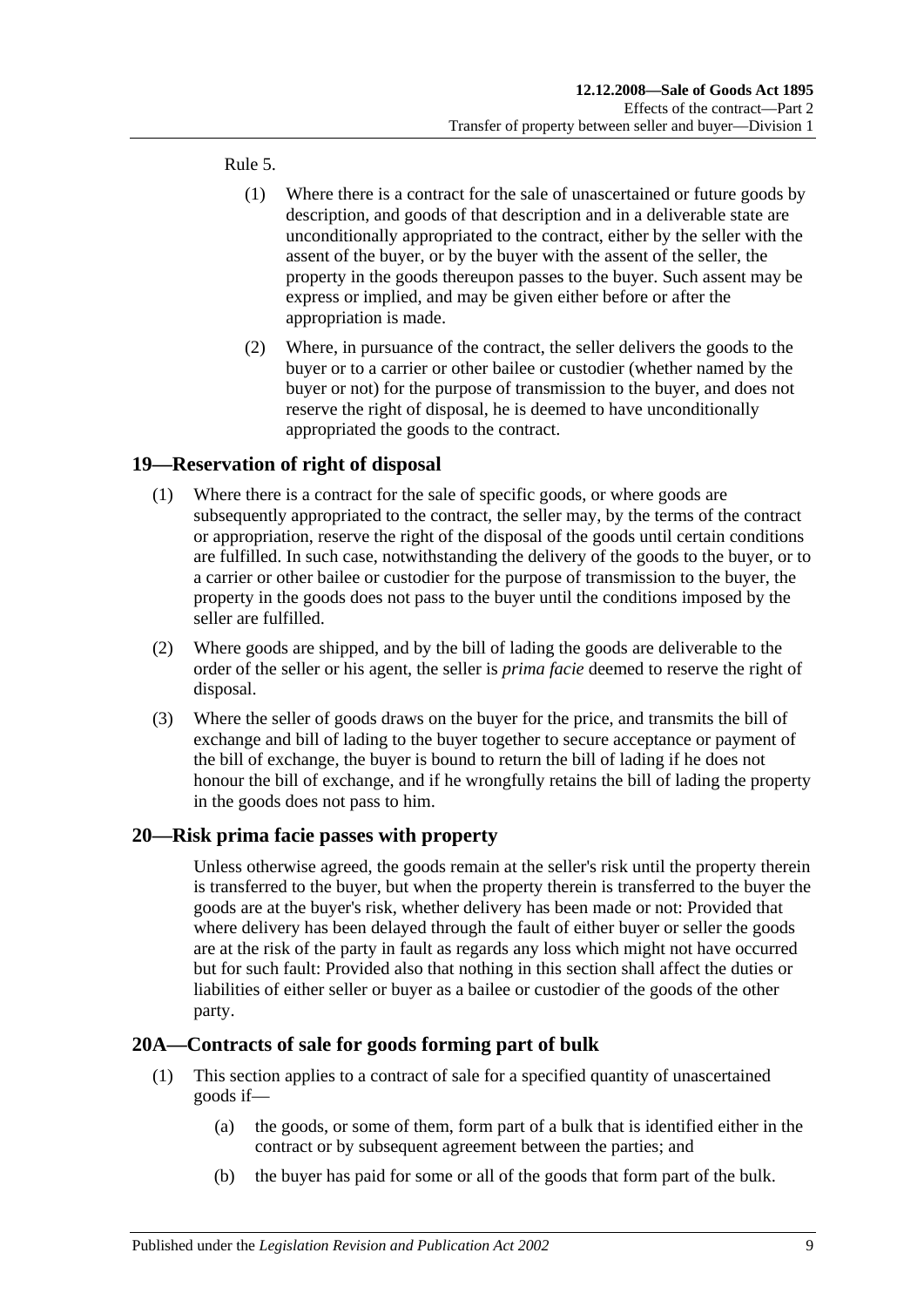- (2) Unless the parties otherwise agree—
	- (a) property in an undivided share in the bulk is transferred to the buyer; and
	- (b) the buyer becomes an owner in common of the bulk,

as soon as both of the conditions referred to in [subsection](#page-8-3) (1) have been met.

- (3) Unless the parties otherwise agree, the buyer's undivided share in the bulk at any time is the share that, at that time, is equivalent to the quantity of goods paid for and due to the buyer out of the bulk divided by the quantity of goods in the bulk.
- (4) If at any time the aggregate of all buyers' undivided shares in the bulk exceeds the whole of the bulk, those shares are to be reduced proportionately so that the aggregate is equal to the bulk.
- (5) If a buyer has paid for only some of the goods due to the buyer out of the bulk, any delivery to the buyer out of the bulk is to be attributed to the goods for which payment has been made.
- (6) Part payment for any goods will be taken to be payment for a corresponding part of the goods.
- <span id="page-9-2"></span>(7) A person who has become an owner in common of the bulk will be taken to have consented to—
	- (a) delivery of goods out of the bulk to another owner in common of the bulk, being goods that are due under a contract to that other owner; and
	- (b) any dealing with, or removal, delivery or disposal of, goods in the bulk by another owner in common of the bulk (but only to the extent of that other owner's undivided share in the bulk).
- <span id="page-9-3"></span>(8) No cause of action lies against a person by reason of that person's having acted in accordance with [subsection](#page-9-2) (7)(a) or [\(b\)](#page-9-3) in reliance on the consent that exists by virtue of that subsection.
- (9) Nothing in this section—
	- (a) imposes an obligation on a buyer of goods out of the bulk to compensate any other buyer of goods out of the bulk for any shortfall in the quantity of goods received by that other buyer; or
	- (b) affects a contract or other arrangement between buyers of goods out of the bulk for adjustments between themselves; or
	- (c) affects the rights of a buyer under a contract to which this section applies.
- (10) This section does not apply to a contract of sale entered into before the commencement of the *[Statutes Amendment \(Bulk Goods\) Act](http://www.legislation.sa.gov.au/index.aspx?action=legref&type=act&legtitle=Statutes%20Amendment%20(Bulk%20Goods)%20Act%202008) 2008*.

## <span id="page-9-0"></span>**Division 2—Transfer of title**

#### <span id="page-9-1"></span>**21—Sale by person not the owner**

(1) Subject to the provisions of this Act, where goods are sold by a person who is not the owner thereof, and who does not sell them under the authority or with the consent of the owner, the buyer acquires no better title to the goods than the seller had, unless the owner of the goods is by his conduct precluded from denying the seller's authority to sell.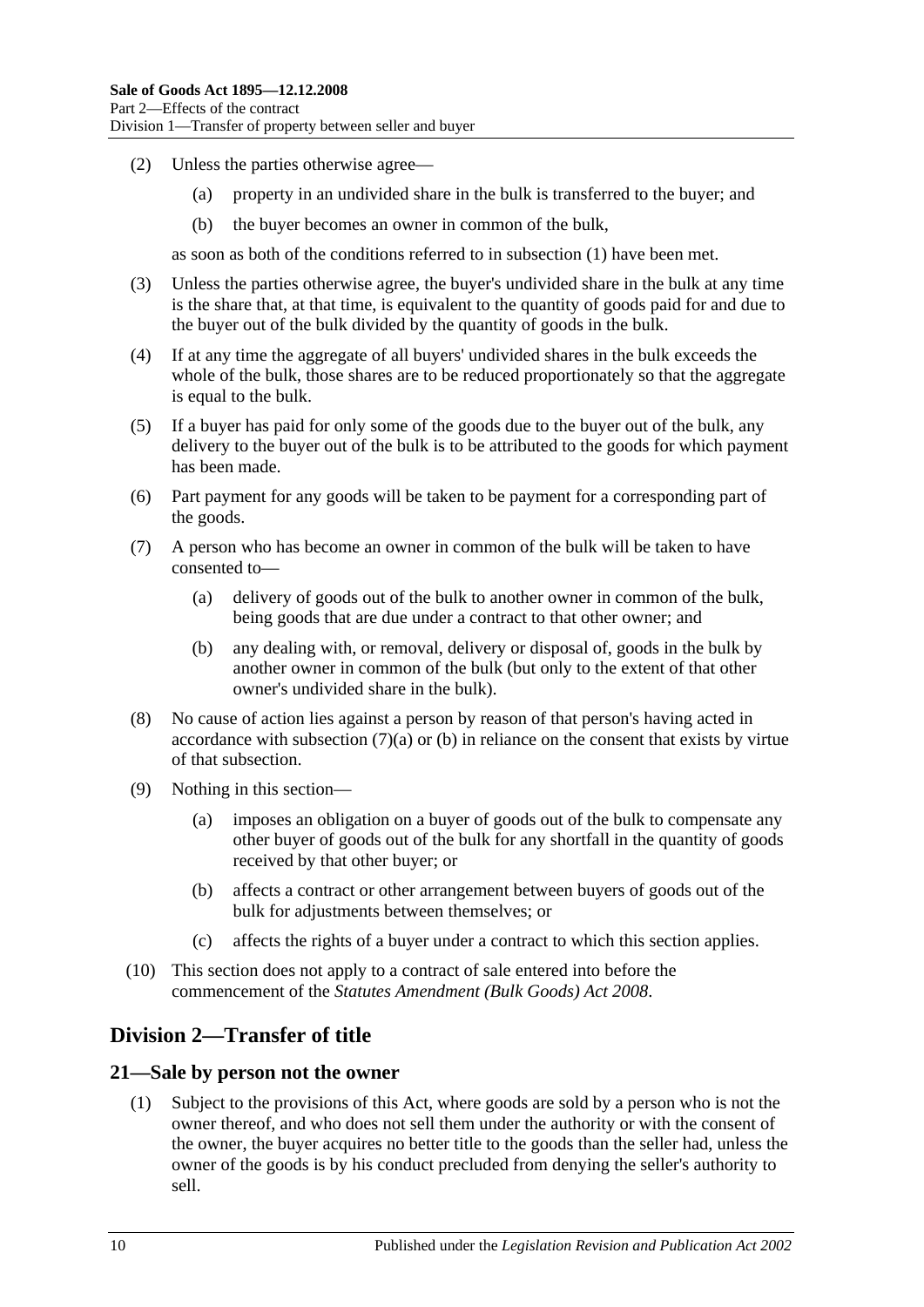- (2) Provided also that nothing in this Act shall affect—
	- (a) the provisions of the *[Mercantile Law Act](http://www.legislation.sa.gov.au/index.aspx?action=legref&type=act&legtitle=Mercantile%20Law%20Act%201936) 1936* or any enactment enabling the apparent owner of goods to dispose of them as if he were the true owner thereof;
	- (b) the validity of any contract of sale under any special common law, or statutory power of sale, or under the order of a court of competent jurisdiction.

#### <span id="page-10-0"></span>**22—Market overt**

Where goods are sold in market overt, according to the usage of the market, the buyer acquires a good title to the goods, provided he buys them in good faith, and without notice of any defect or want of title on the part of the seller.

#### <span id="page-10-1"></span>**23—Sale under voidable title**

When the seller of goods has a voidable title thereto, but his title has not been avoided at the time of the sale, the buyer acquires a good title to the goods, provided he buys them in good faith and without notice of the seller's defect of title.

#### <span id="page-10-2"></span>**24—Re-vesting of property in stolen goods on conviction of offender**

- (1) Where goods have been stolen and the offender is prosecuted to conviction, the property in the goods so stolen re-vests in the person who was the owner of the goods, or his personal representative, notwithstanding any intermediate dealing with them, whether by sale in market overt or otherwise.
- (2) Notwithstanding any enactment to the contrary, where goods have been obtained by fraud or other wrongful means not amounting to larceny, the property in such goods shall not re-vest in the person who was the owner of the goods, or his personal representative, by reason only of the conviction of the offender.

#### <span id="page-10-3"></span>**25—Seller or buyer in possession after sale**

- (1) Where a person having sold goods continues or is in possession of the goods, or of the documents of title to the goods, the delivery or transfer by that person, or by a mercantile agent acting for him, of the goods or documents of title under any sale, pledge, or other disposition thereof, to any person receiving the same in good faith and without notice of the previous sale, shall have the same effect as if the person making the delivery or transfer were expressly authorised by the owner of the goods to make the same.
- <span id="page-10-4"></span>(2) Where a person having bought or agreed to buy goods obtains, with the consent of the seller, possession of the goods or the documents of title to the goods, the delivery or transfer by that person, or by a mercantile agent acting for him, of the goods or documents of title, under any sale, pledge, or other disposition thereof, to any person receiving the same in good faith and without notice of any lien or other right of the original seller in respect of the goods, shall have the same effect as if the person making the delivery or transfer were a mercantile agent in possession of the goods or documents of title with the consent of the owner.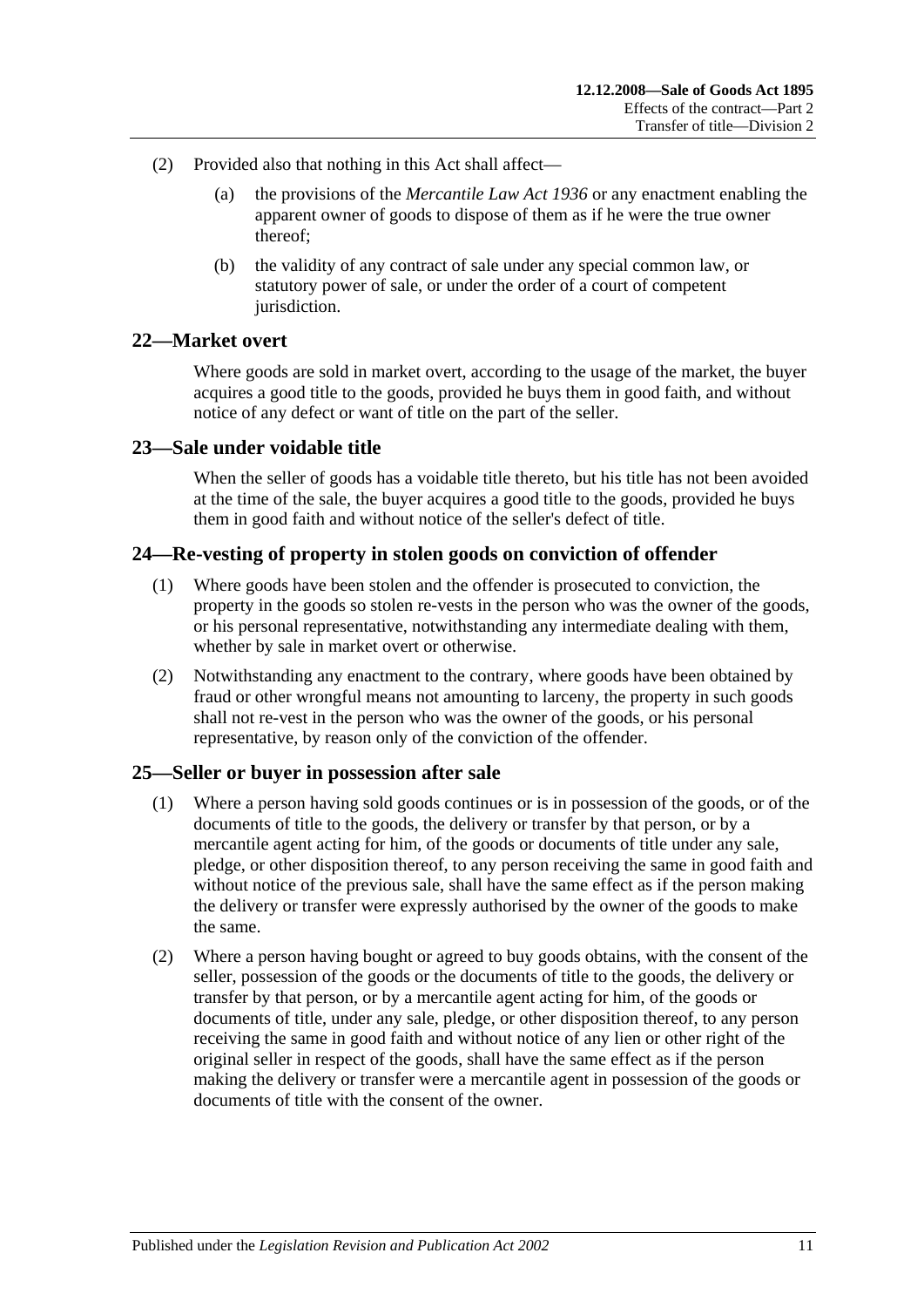- (3) In this section the term *mercantile agent* shall mean a mercantile agent having in the customary course of his business as such agent authority either to sell goods, or to consign goods for the purpose of sale, or to buy goods, or to raise money on the security of goods.
- (4) [Subsection](#page-10-4) (2) does not operate to defeat an interest that is registered under the *[Goods](http://www.legislation.sa.gov.au/index.aspx?action=legref&type=act&legtitle=Goods%20Securities%20Act%201986)  [Securities Act](http://www.legislation.sa.gov.au/index.aspx?action=legref&type=act&legtitle=Goods%20Securities%20Act%201986) 1986*.

#### <span id="page-11-0"></span>**26—Effect of writs of execution**

- (1) A writ or warrant of execution against goods shall bind the property in the goods of the execution debtor as from the time when the writ or warrant is delivered to the sheriff to be executed; and, for the better manifestation of such time, it shall be the duty of the sheriff, without fee, upon the receipt of any such writ, to endorse upon the back thereof the hour, day, month, and year when he received the same: Provided that no such writ or warrant shall prejudice the title to such goods acquired by any person in good faith and for valuable consideration, unless such person had at the time when he acquired his title notice that such writ, or warrant, or any other writ by virtue of which the goods of the execution debtor might be seized or attached, had been delivered to and remain unexecuted in the hands of the sheriff.
- (2) In this section the term *sheriff* includes any officer charged with the enforcement of a writ or warrant of execution.

## <span id="page-11-1"></span>**Part 3—Performance of the contract**

#### <span id="page-11-2"></span>**27—Duties of seller and buyer**

It is the duty of the seller to deliver the goods, and of the buyer to accept and pay for them, in accordance with the terms of the contract of sale.

#### <span id="page-11-3"></span>**28—Payment and delivery are concurrent conditions**

Unless otherwise agreed, delivery of the goods and payment of the price are concurrent conditions, that is to say, the seller must be ready and willing to give possession of the goods to the buyer in exchange for the price, and the buyer must be ready and willing to pay the price in exchange for possession of the goods.

#### <span id="page-11-4"></span>**29—Rules as to delivery**

- (1) Whether it is for the buyer to take possession of the goods or for the seller to send them to the buyer is a question depending in each case on the contract, express or implied, between the parties. Apart from any such contract, express or implied, the place of delivery is the seller's place of business, if he have one, and if not, his residence: Provided that if the contract be for the sale of specific goods, which to the knowledge of the parties when the contract is made are in some other place, then that place is the place of delivery.
- (2) Where under the contract of sale the seller is bound to send the goods to the buyer, but no time for sending them is fixed, the seller is bound to send them within a reasonable time.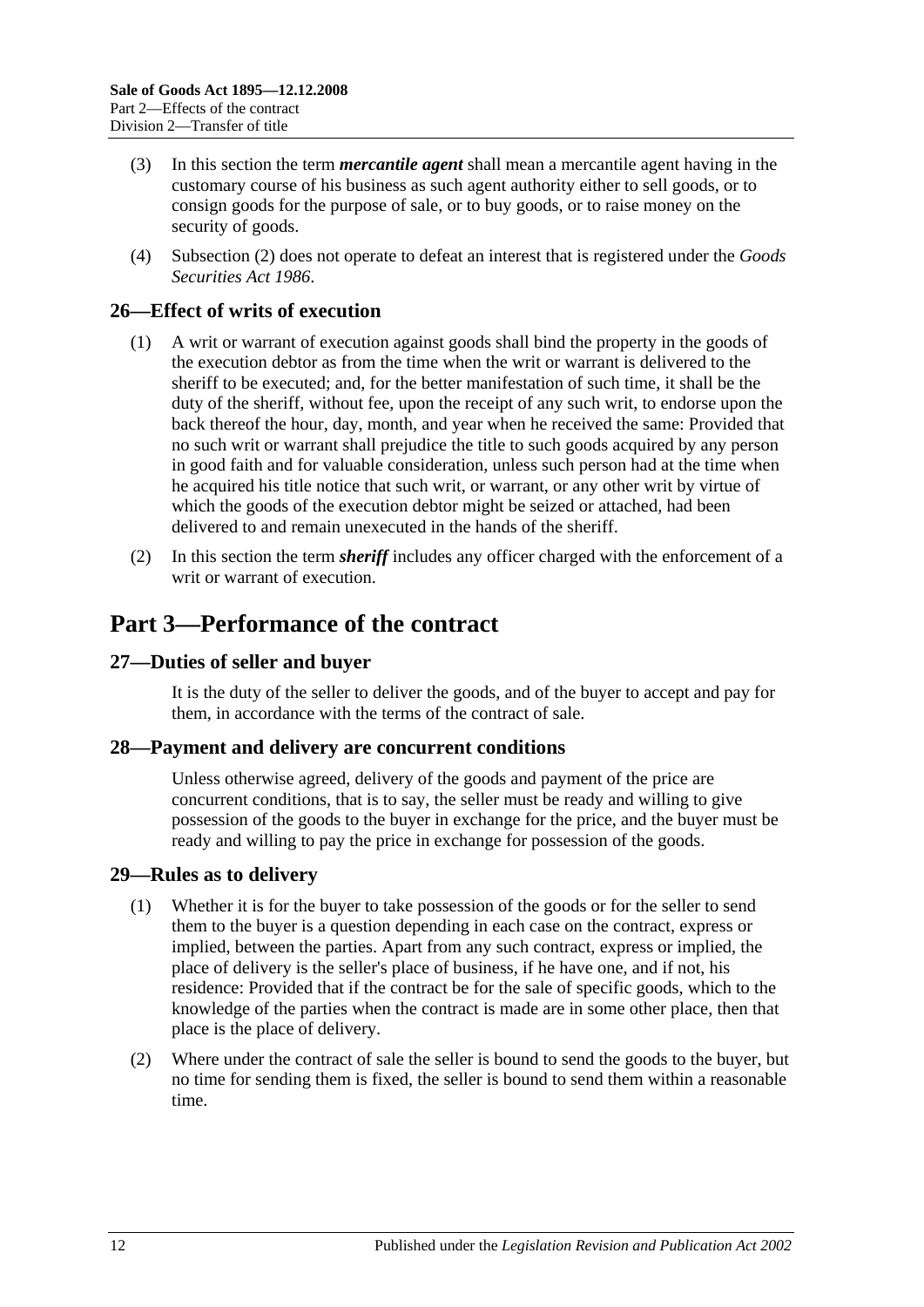- (3) Where the goods at the time of sale are in the possession of a third person, there is no delivery by seller to buyer unless and until such third person acknowledges to the buyer that he holds the goods on his behalf: Provided that nothing in this section shall affect the operation of the issue or transfer of any document of title to goods.
- (4) Demand or tender of delivery may be treated as ineffectual unless made at a reasonable hour. What is a reasonable hour is a question of fact.
- (5) Unless otherwise agreed, the expenses of and incidental to putting the goods into a deliverable state must be borne by the seller.

#### <span id="page-12-0"></span>**30—Delivery of wrong quantity**

- (1) Where the seller delivers to the buyer a quantity of goods less than he contracted to sell, the buyer may reject them, but if the buyer accepts the goods so delivered he must pay for them at the contract rate.
- (2) Where the seller delivers to the buyer a quantity of goods larger than he contracted to sell, the buyer may accept the goods included in the contract and reject the rest, or he may reject the whole. If the buyer accepts the whole of the goods so delivered he must pay for them at the contract rate.
- (3) Where the seller delivers to the buyer the goods he contracted to sell mixed with goods of a different description or quality not included in the contract, the buyer may accept the goods which are in accordance with the contract, and reject the rest, or he may reject the whole.
- (4) The provisions of this section are subject to any usage of trade, special agreement, or course of dealing between the parties.

#### <span id="page-12-1"></span>**31—Instalment deliveries**

- (1) Unless otherwise agreed, the buyer of goods is not bound to accept delivery thereof by instalments, except in accordance with the usage of the trade.
- (2) Where there is a contract for the sale of goods to be delivered by stated instalments, which are to be separately paid for, and the seller makes defective deliveries in respect of one or more instalments, or the buyer neglects or refuses to take delivery of or pay for one or more instalments, it is a question in each case depending on the terms of the contract and the circumstances of the case whether the breach of contract is a repudiation of the whole contract or whether it is a severable breach giving rise to a claim for compensation, but not to a right to treat the whole contract as repudiated.

#### <span id="page-12-2"></span>**32—Delivery to carrier**

- (1) Where, in pursuance of a contract of sale, the seller is authorised or required to send the goods to the buyer, delivery of the goods to a carrier, whether named by the buyer or not, for the purpose of transmission to the buyer, is *prima facie* deemed to be a delivery of the goods to the buyer.
- (2) Unless otherwise authorised by the buyer, the seller must make such contract with the carrier on behalf of the buyer as may be reasonable, having regard to the nature of the goods and the other circumstances of the case. If the seller omit so to do, and the goods are lost or damaged in course of transit, the buyer may decline to treat the delivery to the carrier as a delivery to himself or may hold the seller responsible in damages.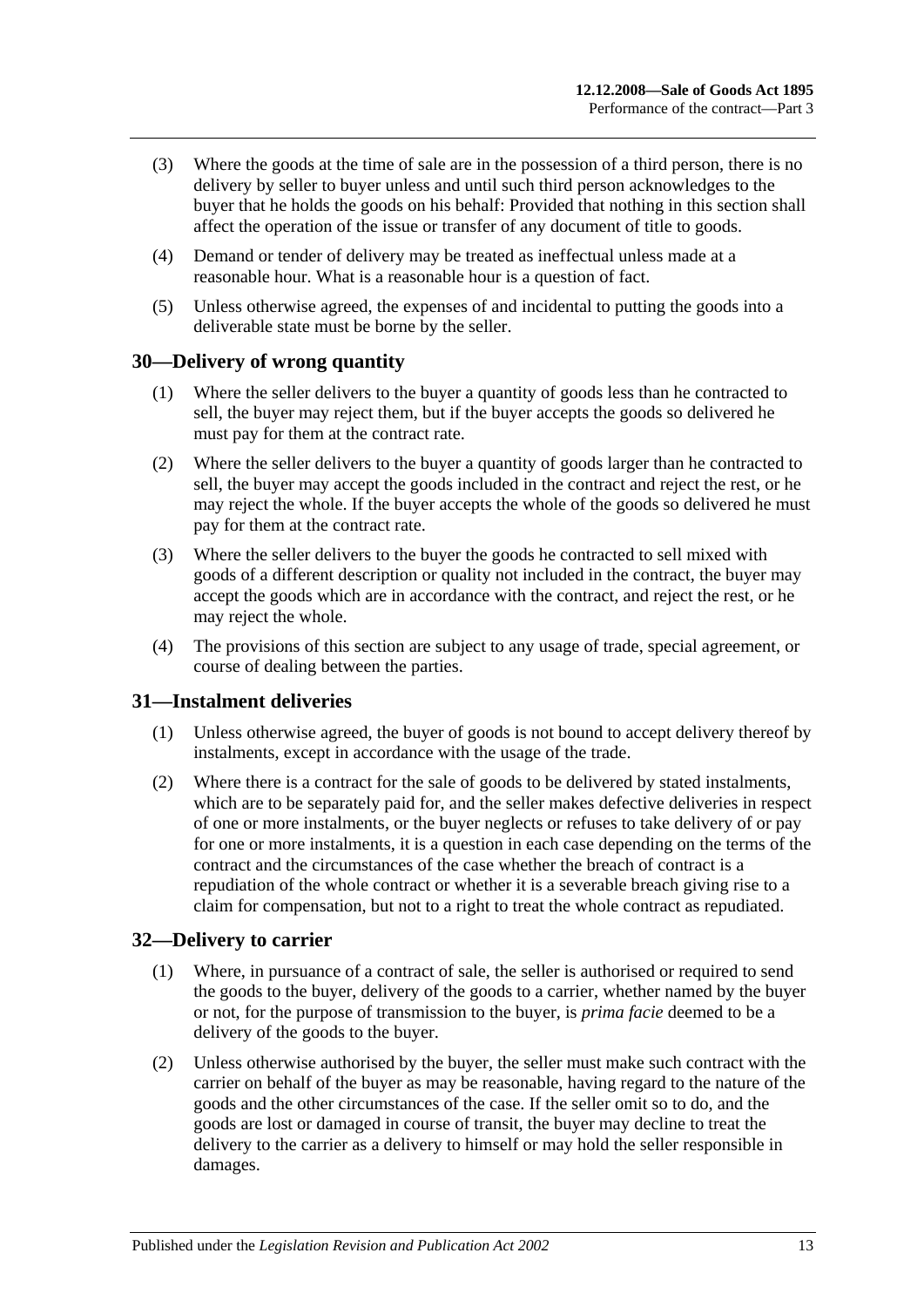- (3) Unless otherwise agreed, where goods are sent by the seller to the buyer by a route involving sea transit, under circumstances in which it is usual to insure, the seller must give such notice to the buyer as may enable him to insure them during their sea transit, and, if the seller fails to do so, the goods shall be deemed to be at his risk during such sea transit.
- (4) Unless otherwise agreed, where the buyer is not a wholesale or retail trader and the goods exceed twenty dollars in value and are sent by the seller to the buyer by a route beginning and ending in the State and involving sea transit—
	- (a) the seller may at his discretion, on behalf of the buyer, insure the goods against loss during their sea transit and in so doing shall be deemed to be the agent of the buyer and shall be entitled to receive from him the cost of the insurance; and
	- (b) if the seller does not insure the goods, the seller shall give such notice to the buyer as may enable the buyer to insure the goods during their sea transit, and such notice shall state that the seller has not insured the goods.
- (5) If the seller does not insure the goods and fails to give notice as required by this section, the goods shall be deemed to be at his risk during such sea transit.

#### <span id="page-13-0"></span>**33—Risk where goods are delivered at distant place**

Where the seller of goods agrees to deliver them at his own risk at a place other than that where they are when sold, the buyer must, nevertheless, unless otherwise agreed, take any risk of deterioration in the goods necessarily incident to the course of transit.

### <span id="page-13-1"></span>**34—Buyer's right of examining the goods**

- (1) Where goods are delivered to the buyer, which he has not previously examined, he is not deemed to have accepted them unless and until he has had a reasonable opportunity of examining them for the purpose of ascertaining whether they are in conformity with the contract.
- (2) Unless otherwise agreed, when the seller tenders delivery of goods to the buyer, he is bound, on request, to afford the buyer a reasonable opportunity of examining the goods for the purpose of ascertaining whether they are in conformity with the contract.

#### <span id="page-13-2"></span>**35—Acceptance**

The buyer is deemed to have accepted the goods when he intimates to the seller that he has accepted them, or (subject to [section](#page-13-1) 34 of this Act) when the goods have been delivered to him, and he does any act in relation to them which is inconsistent with the ownership of the seller, or when, after the lapse of a reasonable time, he retains the goods without intimating to the seller that he has rejected them.

#### <span id="page-13-3"></span>**36—Buyer not bound to return rejected goods**

Unless otherwise agreed, where goods are delivered to the buyer, and he refuses to accept them, having the right so to do, he is not bound to return them to the seller, but it is sufficient if he intimates to the seller that he refuses to accept them.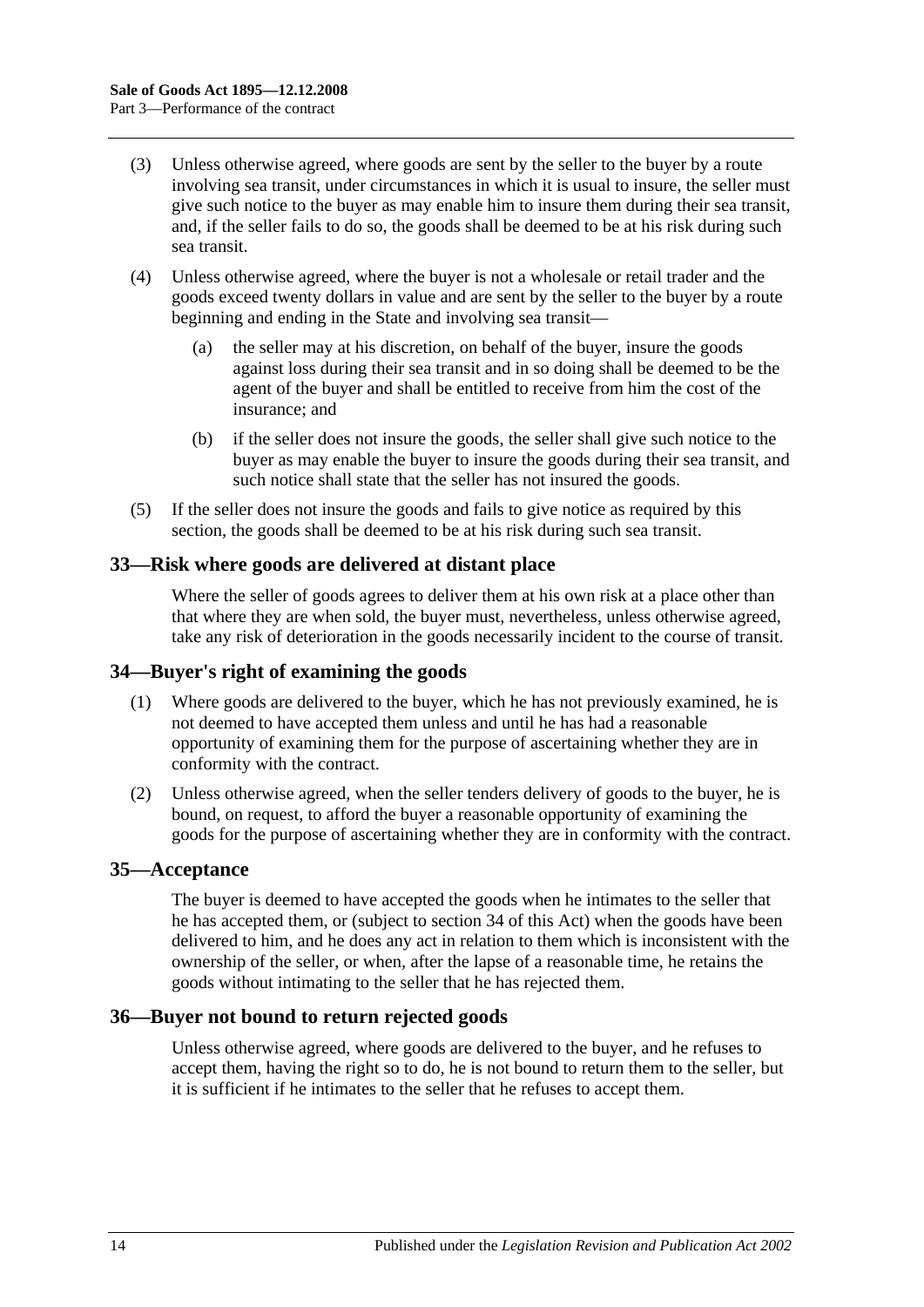#### <span id="page-14-0"></span>**37—Liability of buyer for neglecting or refusing delivery of goods**

When the seller is ready and willing to deliver the goods, and requests the buyer to take delivery, and the buyer does not within a reasonable time after such request take delivery of the goods, he is liable to the seller for any loss occasioned by his neglect or refusal to take delivery, and also for a reasonable charge for the care and custody of the goods: Provided that nothing in this section shall affect the rights of the seller where the neglect or refusal of the buyer to take delivery amounts to a repudiation of the contract.

## <span id="page-14-1"></span>**Part 4—Rights of unpaid seller against the goods**

### <span id="page-14-2"></span>**Division 1—Unpaid seller's rights**

#### <span id="page-14-3"></span>**38—Unpaid seller defined**

- (1) The seller of goods is deemed to be an *unpaid seller* within the meaning of this Act—
	- (a) when the whole of the price has not been paid or tendered;
	- (b) when a bill of exchange or other negotiable instrument has been received as conditional payment, and the condition on which it was received has not been fulfilled by reason of the dishonour of the instrument or otherwise.
- (2) In this part of this Act the term *seller* includes any person who is in the position of a seller, as, for instance, an agent of the seller to whom the bill of lading has been endorsed, or a consignor or agent who has himself paid, or is directly responsible for, the price.

#### <span id="page-14-4"></span>**39—Unpaid seller's rights**

- (1) Subject to the provisions of this Act, and of any Statute in that behalf, notwithstanding that the property in the goods may have passed to the buyer, the unpaid seller of the goods as such has by implication of law—
	- (a) a lien on the goods or right to retain them for the price while he is in possession of them;
	- (b) in case of the insolvency of the buyer, a right of stopping the goods *in transitu* after he has parted with the possession of them;
	- (c) a right of re-sale as limited by this Act.
- (2) Where the property in goods has not passed to the buyer, the unpaid seller has, in addition to his other remedies, a right of withholding delivery similar to and co-extensive with his rights of lien and stoppage *in transitu* where the property has passed to the buyer.

### <span id="page-14-5"></span>**Division 2—Unpaid seller's lien**

#### <span id="page-14-6"></span>**40—Seller's lien**

- (1) Subject to the provisions of this Act, the unpaid seller of goods who is in possession of them is entitled to retain possession of them until payment or tender of the price in the following cases, namely:
	- (a) Where the goods have been sold without any stipulation as to credit: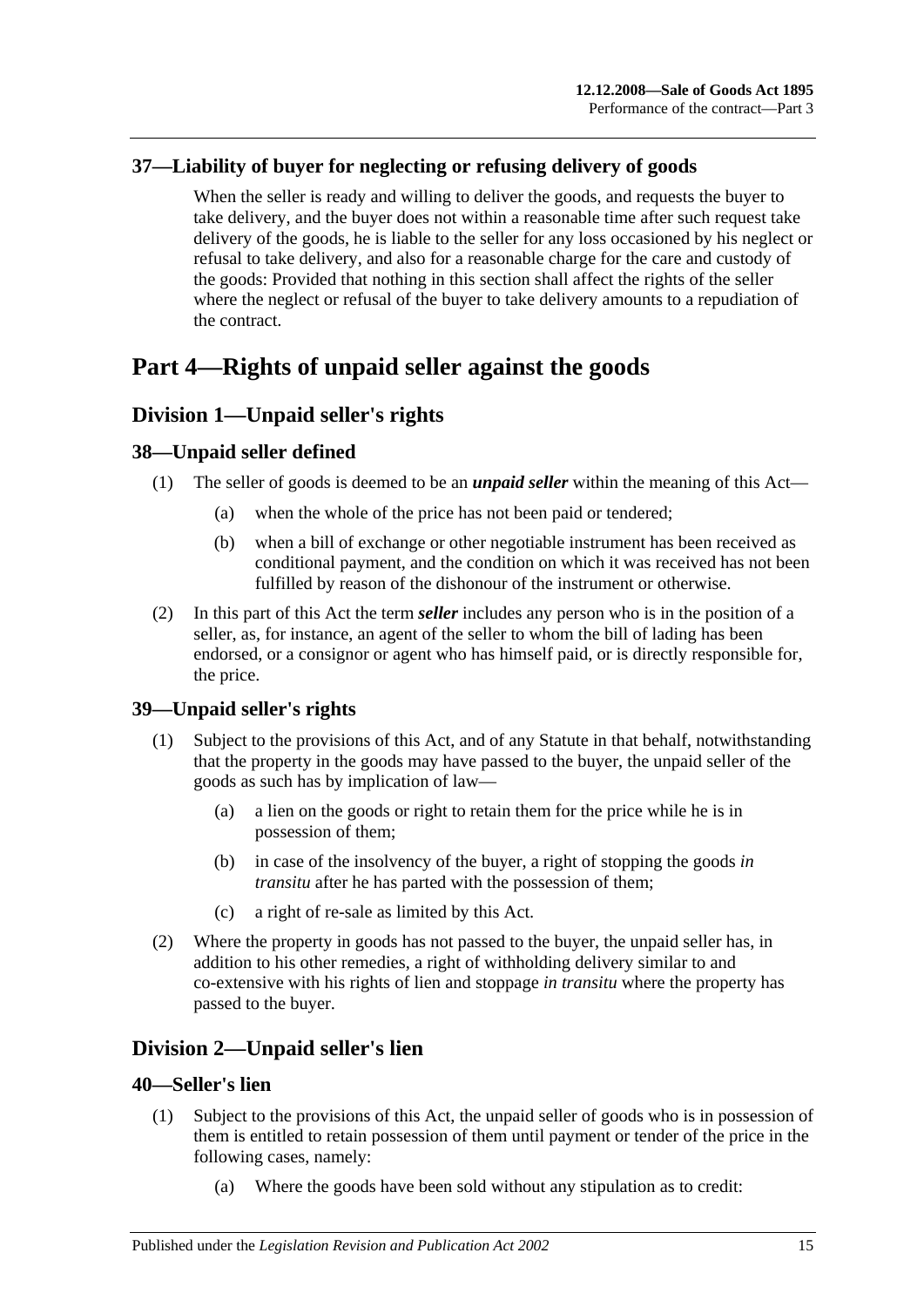- (b) Where the goods have been sold on credit, but the term of credit has expired:
- (c) Where the buyer becomes insolvent.
- (2) The seller may exercise his right of lien notwithstanding that he is in possession of the goods as agent or bailee, or custodier for the buyer.

#### <span id="page-15-0"></span>**41—Part delivery**

Where an unpaid seller has made part delivery of the goods, he may exercise his right of lien or retention on the remainder unless such part delivery has been made under such circumstances as to show an agreement to waive the lien or right of retention.

#### <span id="page-15-1"></span>**42—Termination of lien**

- (1) The unpaid seller of goods loses his lien or right of retention thereon—
	- (a) when he delivers the goods to a carrier or other bailee or custodier for the purpose of transmission to the buyer without reserving the right of disposal of the goods;
	- (b) when the buyer or his agent lawfully obtains possession of the goods;
	- (c) by waiver thereof.
- (2) The unpaid seller of goods having a lien or right of retention thereon, does not lose his lien or right of retention by reason only that he has obtained judgment or decree for the price of the goods.

### <span id="page-15-2"></span>**Division 3—Stoppage in transitu**

#### <span id="page-15-3"></span>**43—Right of stoppage in transitu**

Subject to the provisions of this Act, when the buyer of goods becomes insolvent, the unpaid seller who has parted with the possession of the goods has the right of stopping them *in transitu*, that is to say, he may resume possession of the goods as long as they are in course of transit, and may retain them until payment or tender of the price.

#### <span id="page-15-4"></span>**44—Duration of transit**

- (1) Goods are deemed to be in course of transit from the time when they are delivered to a carrier by land or water, or other bailee or custodier, for the purpose of transmission to the buyer, until the buyer, or his agent in that behalf, takes delivery of them from such carrier or other bailee or custodier.
- (2) If the buyer or his agent in that behalf obtains delivery of the goods before their arrival at the appointed destination, the transit is at an end.
- (3) If, after the arrival of the goods at the appointed destination, the carrier or other bailee or custodier acknowledges to the buyer, or his agent, that he holds the goods on his behalf and continues in possession of them as bailee or custodier for the buyer, or his agent, the transit is at an end, and it is immaterial that a further destination for the goods may have been indicated by the buyer.
- (4) If the goods are rejected by the buyer, and the carrier or other bailee or custodier continues in possession of them, the transit is not deemed to be at an end, even if the seller has refused to receive them back.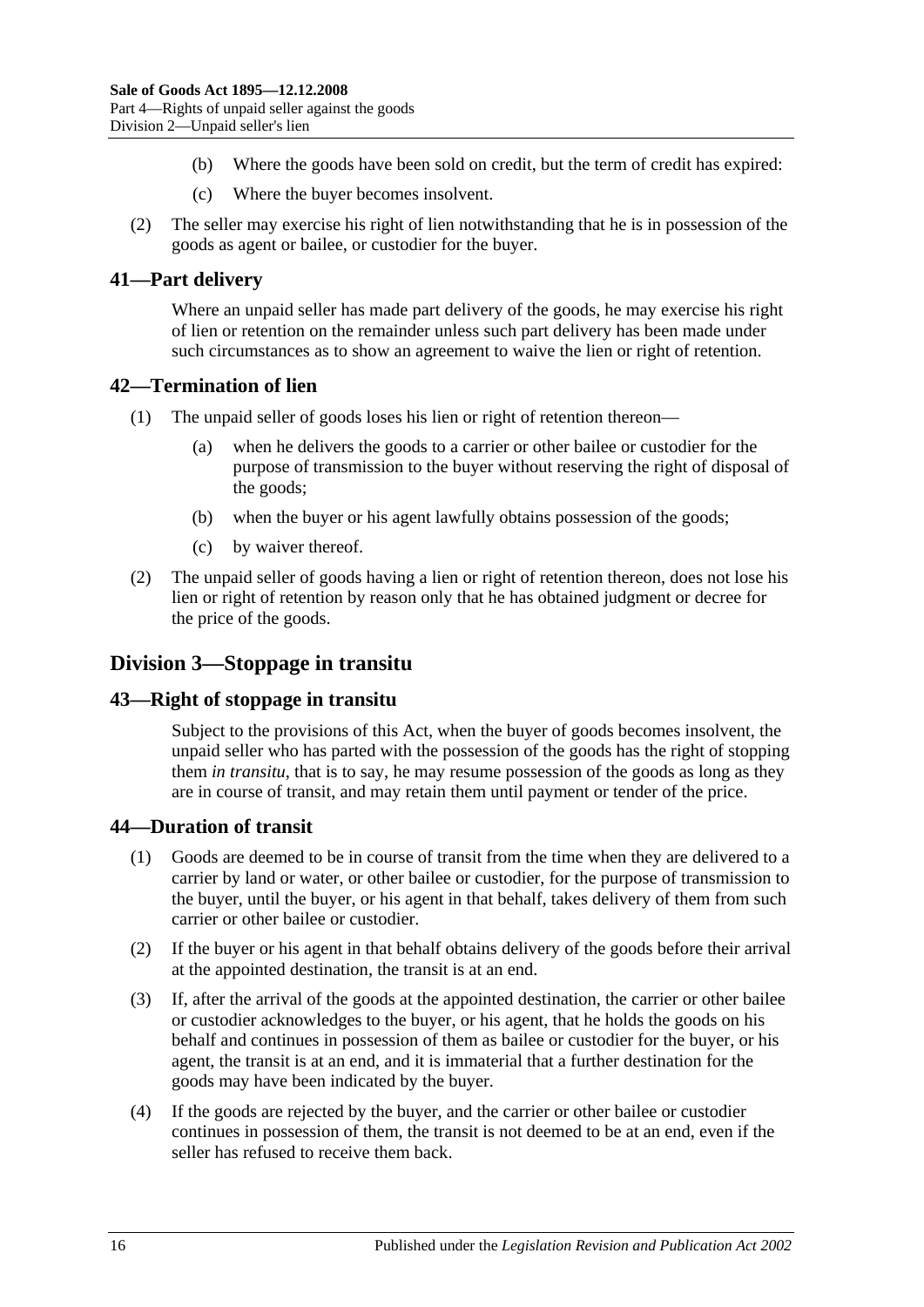- (5) When goods are delivered to a ship chartered by the buyer it is a question depending on the circumstances of the particular case whether they are in the possession of the master as a carrier or as agent to the buyer.
- (6) Where the carrier, or other bailee, or custodier wrongfully refuses to deliver the goods to the buyer, or his agent in that behalf, the transit is deemed to be at an end.
- (7) Where part delivery of the goods has been made to the buyer, or his agent in that behalf, the remainder of the goods may be stopped *in transitu*, unless such part delivery has been made under such circumstances as to show an agreement to give up possession of the whole of the goods.

#### <span id="page-16-0"></span>**45—How stoppage in transitu is effected**

- (1) The unpaid seller may exercise his right of stoppage *in transitu* either by taking actual possession of the goods or by giving notice of his claim to the carrier, or other bailee, or custodier in whose possession the goods are. Such notice may be given either to the person in actual possession of the goods or to his principal. In the latter case the notice, to be effectual, must be given at such time and under such circumstances that the principal, by the exercise of reasonable diligence, may communicate it to his servant or agent in time to prevent a delivery to the buyer.
- (2) When notice of stoppage *in transitu* is given by the seller to the carrier, or other bailee, or custodier in possession of the goods, he must re-deliver the goods to, or according to the directions of, the seller. The expenses of such re-delivery must be borne by the seller.

### <span id="page-16-1"></span>**Division 4—Re-sale by buyer or seller**

#### <span id="page-16-2"></span>**46—Effect of sub-sale or pledge by buyer**

Subject to the provisions of this Act, the unpaid seller's right of lien or retention or stoppage *in transitu* is not affected by any sale or other disposition of the goods which the buyer may have made, unless the seller has assented thereto: Provided that where a document of title to goods has been lawfully transferred to any person as buyer or owner of the goods, and that person transfers the document to a person who takes the document in good faith and for valuable consideration, then if such last-mentioned transfer was by way of sale, the unpaid seller's right of lien or retention or stoppage *in transitu* is defeated, and if such last-mentioned transfer was by way of pledge or other disposition for value, the unpaid seller's right of lien or retention or stoppage *in transitu* can only be exercised subject to the rights of the transferee.

### <span id="page-16-3"></span>**47—Sale not generally rescinded by lien or stoppage in transitu**

- (1) Subject to the provisions of this section, a contract of sale is not rescinded by the mere exercise by an unpaid seller of his right of lien or retention or stoppage *in transitu*.
- (2) Where an unpaid seller who has exercised his right of lien or retention or stoppage *in transitu* re-sells the goods, the buyer acquires a good title thereto as against the original buyer.
- (3) Where the goods are of a perishable nature, or where the unpaid seller gives notice to the buyer of his intention to re-sell, and the buyer does not within a reasonable time pay or tender the price, the unpaid seller may re-sell the goods and recover from the original buyer damages for any loss occasioned by his breach of contract.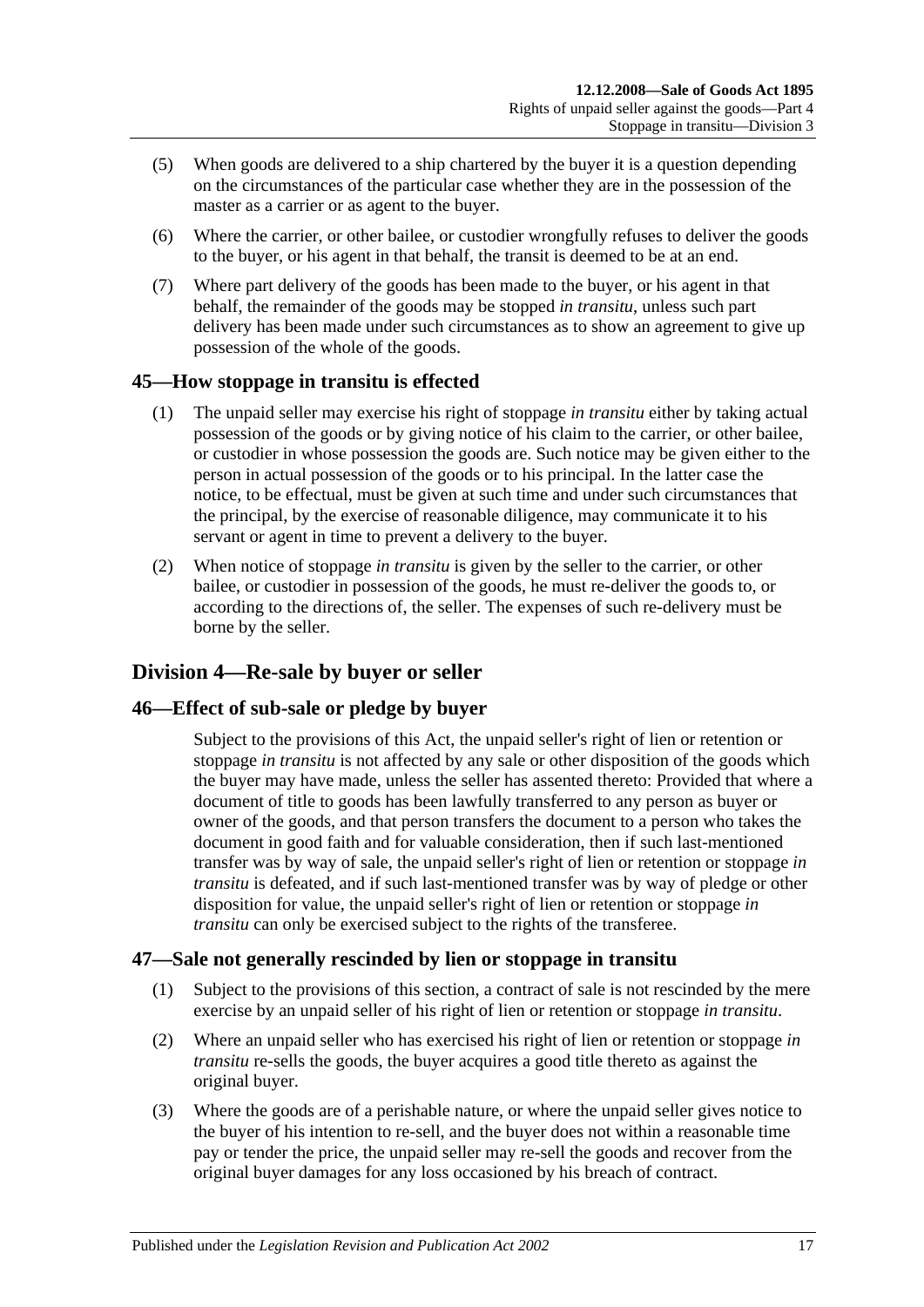(4) Where the seller expressly reserves a right of re-sale in case the buyer should make default, and on the buyer making default, re-sells the goods, the original contract of sale is thereby rescinded, but without prejudice to any claim the seller may have for damages.

# <span id="page-17-0"></span>**Part 5—Actions for breach of the contract**

## <span id="page-17-1"></span>**Division 1—Remedies of seller**

#### <span id="page-17-2"></span>**48—Action for price**

- (1) Where, under a contract of sale, the property in the goods has passed to the buyer, and the buyer wrongfully neglects or refuses to pay for the goods according to the terms of the contract, the seller may maintain an action against him for the price of the goods.
- (2) Where, under a contract of sale, the price is payable on a day certain irrespective of delivery, and the buyer wrongfully neglects or refuses to pay such price, the seller may maintain an action for the price, although the property in the goods has not passed, and the goods have not been appropriated to the contract.

#### <span id="page-17-3"></span>**49—Damages for non-acceptance**

- (1) Where the buyer wrongfully neglects or refuses to accept and pay for the goods, the seller may maintain an action against him for damages for non-acceptance.
- (2) The measure of damages is the estimated loss directly and naturally resulting, in the ordinary course of events, from the buyer's breach of contract.
- (3) Where there is an available market for the goods in question, the measure of damages is *prima facie* to be ascertained by the difference between the contract price and the market or current price at the time or times when the goods ought to have been accepted, or, if no time was fixed for acceptance, then at the time of the refusal to accept.

## <span id="page-17-4"></span>**Division 2—Remedies of buyer**

#### <span id="page-17-5"></span>**50—Damages for non-delivery**

- (1) Where the seller wrongfully neglects or refuses to deliver the goods to the buyer, the buyer may maintain an action against the seller for damages for non-delivery.
- (2) The measure of damages is the estimated loss directly and naturally resulting, in the ordinary course of events, from the seller's breach of contract.
- (3) Where there is an available market for the goods in question the measure of damages is *prima facie* to be ascertained by the difference between the contract price and the market or current price of the goods at the time or times when they ought to have been delivered, or, if no time was fixed, then at the time of the refusal to deliver.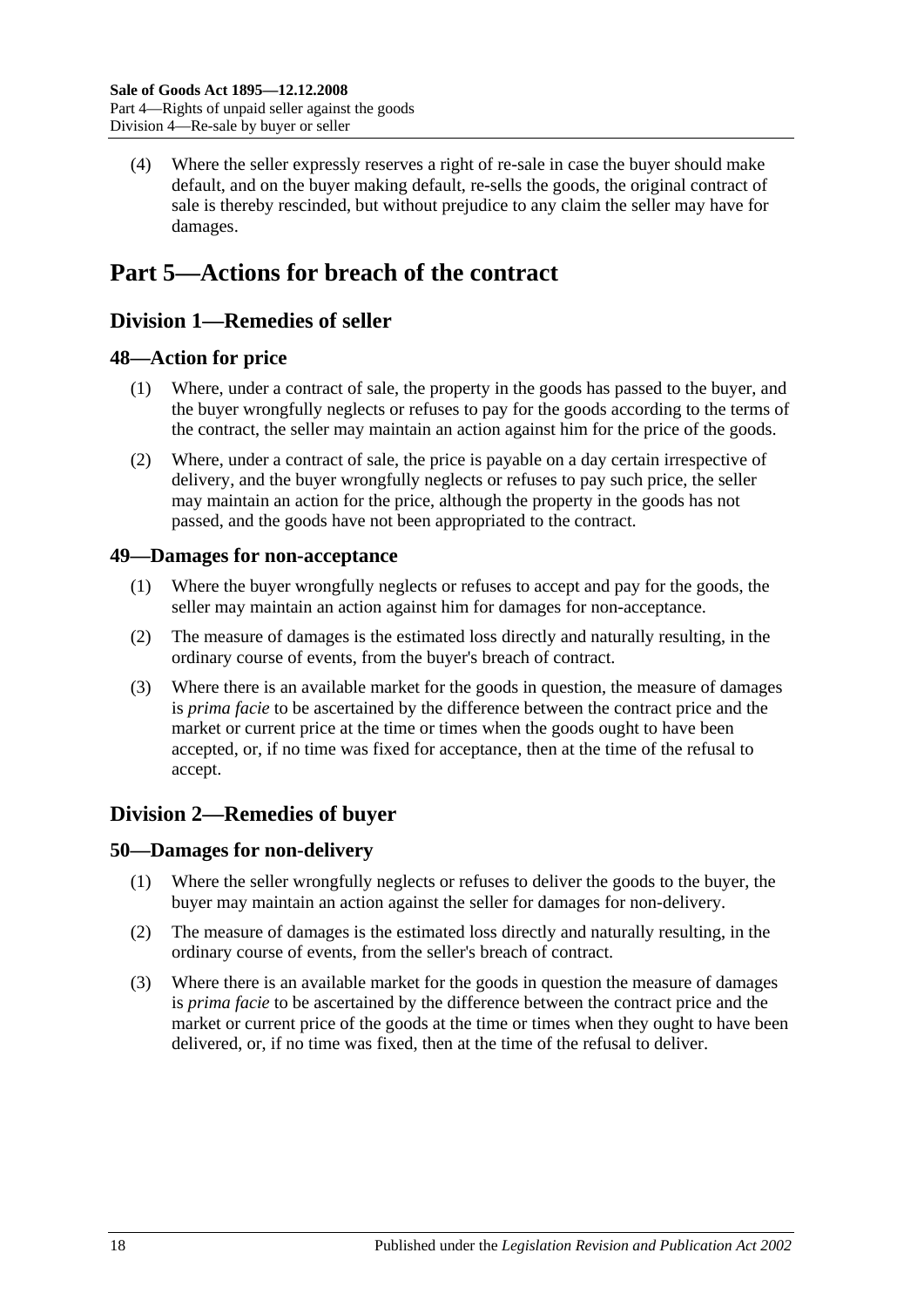### <span id="page-18-0"></span>**51—Specific performance**

In any action for breach of contract to deliver specific or ascertained goods the court may, if it thinks fit, on the application of the plaintiff, by its judgment or decree direct that the contract shall be performed specifically, without giving the defendant the option of retaining the goods on payment of damages. The judgment or decree may be unconditional, or upon such terms and conditions as to damages, payment of the price, and otherwise as to the court may seem just, and the application by the plaintiff may be made at any time before judgment or decree.

### <span id="page-18-1"></span>**52—Remedy for breach of warranty**

- (1) Where there is a breach of warranty by the seller, or where the buyer elects or is compelled to treat any breach of a condition on the part of the seller as a breach of warranty, the buyer is not by reason only of such breach of warranty entitled to reject the goods; but he may—
	- (a) set up against the seller the breach of warranty in diminution or extinction of the price; or
	- (b) maintain an action against the seller for damages for the breach of warranty.
- (2) The measure of damages for breach of warranty is the estimated loss directly and naturally resulting, in the ordinary course of events, from the breach of warranty.
- (3) In the case of breach of warranty of quality, such loss is *prima facie* the difference between the value of the goods at the time of delivery to the buyer and the value they would have had if they had answered to the warranty.
- (4) The fact that the buyer has set up the breach of warranty in diminution or extinction of the price does not prevent him from maintaining an action for the same breach of warranty if he has suffered further damage.

## <span id="page-18-2"></span>**53—Interest and special damages**

Nothing in this Act shall affect the right of the buyer or the seller to recover interest or special damages in any case where by law interest or special damages may be recoverable, or to recover money paid where the consideration for the payment of it has failed.

# <span id="page-18-3"></span>**Part 6—Supplementary**

### <span id="page-18-4"></span>**54—Exclusion of implied terms and conditions**

Where any right, duty, or liability would arise under a contract of sale, by implication of law, it may be negatived or varied by express agreement, or by the course of dealing between the parties, or by usage, if the usage be such as to bind both parties to the contract.

### <span id="page-18-5"></span>**55—Reasonable time a question of fact**

Where by this Act any reference is made to a reasonable time, the question what is a reasonable time is a question of fact.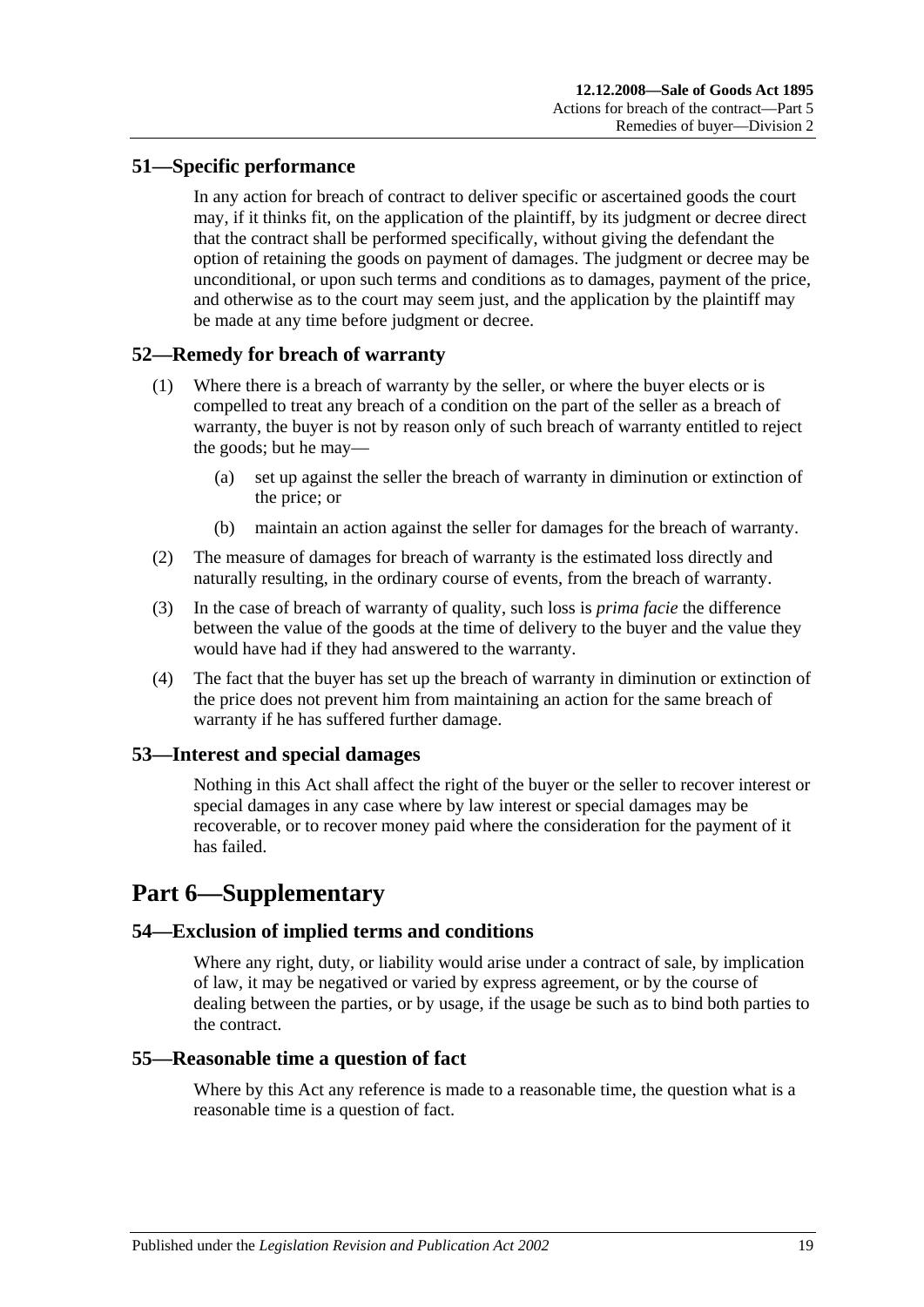#### <span id="page-19-0"></span>**56—Rights etc enforceable by action**

Where any right, duty, or liability is declared by this Act, it may, unless otherwise by this Act provided, be enforced by action.

#### <span id="page-19-1"></span>**57—Auction sales**

(1) In the case of a sale by auction—

- (a) where goods are put up for sale by auction in lots, each lot is *prima facie* deemed to be the subject of a separate contract of sale;
- (b) a sale by auction is complete when the auctioneer announces its completion by the fall of the hammer, or in other customary manner. Until such announcement is made any bidder may retract his bid;
- (c) where a sale by auction is not notified to be subject to a right to bid on behalf of the seller, it shall not be lawful for the seller to bid himself or to employ any person to bid at such sale, or for the auctioneer knowingly to take any bid from the seller or any such person. Any sale contravening this rule may be treated as fraudulent by the buyer;
- (d) a sale by auction may be notified to be subject to a reserved or upset price, and a right to bid may also be reserved expressly by or on behalf of the seller.
- (2) Where a right to bid is expressly reserved, but not otherwise, the seller, or any one person on his behalf, may bid at the auction.

#### <span id="page-19-2"></span>**57A—Avoidance of provision for draft allowance**

Any term express or implied in any contract of sale of wool entered into after the commencement of the *[Sale of Goods Act Amendment Act](http://www.legislation.sa.gov.au/index.aspx?action=legref&type=act&legtitle=Sale%20of%20Goods%20Act%20Amendment%20Act%201936) 1936*, providing that in computing the price of the wool any deduction of the kind commonly known as the draft allowance is to be made from the weight of the wool, shall be void.

#### <span id="page-19-3"></span>**57B—Avoidance of provision for draft allowance on sheep skins**

(1) Any term express or implied in any contract of sale of sheep skins entered into after the commencement of the *[Sale of Goods Act Amendment Act](http://www.legislation.sa.gov.au/index.aspx?action=legref&type=act&legtitle=Sale%20of%20Goods%20Act%20Amendment%20Act%201952) 1952*, providing that in computing the price of the sheep skins any deduction of the kind commonly known as the draft allowance is to be made from the weight of the sheep skins, shall be void.

#### <span id="page-19-4"></span>**58—Repeals**

The enactments mentioned in the [Schedule](#page-20-0) to this Act, shall have no force or effect within South Australia as from the commencement of this Act, to the extent in that [Schedule](#page-20-0) mentioned: Provided that nothing herein contained shall affect anything done or suffered, or any right, title, or interest acquired or accrued before the commencement of this Act, or any legal proceeding or remedy in respect of any such thing, right, title, or interest.

#### <span id="page-19-5"></span>**59—Savings**

(1) The rules in insolvency relating to contracts of sale shall continue to apply thereto, notwithstanding anything in this Act contained.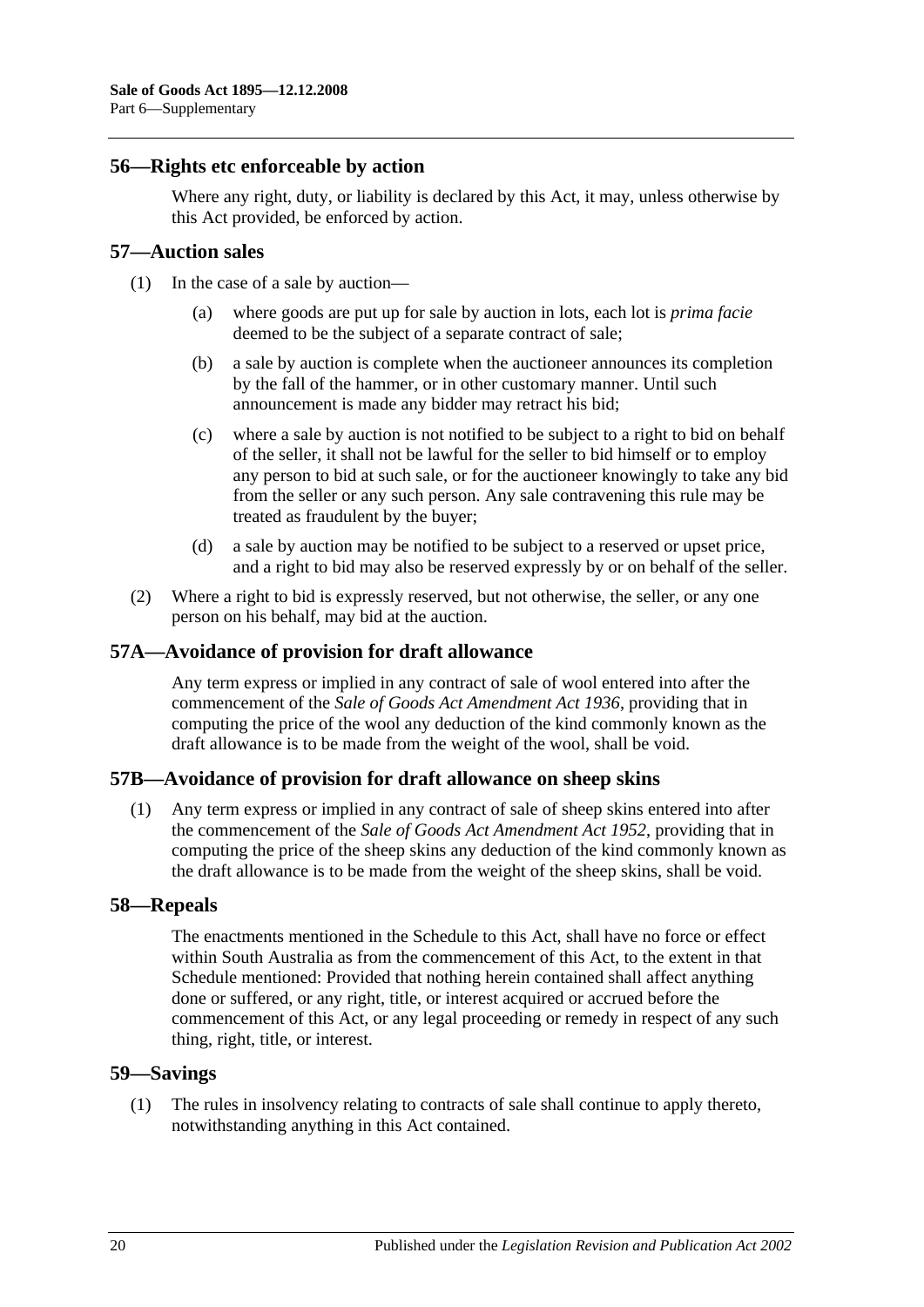- (2) The rules of the common law, including the law merchant, save in so far as they are inconsistent with the express provisions of this Act, and in particular the rules relating to the law of principal and agent and the effect of fraud, misrepresentation, duress, or coercion, mistake, or other invalidating cause, shall continue to apply to contracts for the sale of goods.
- (3) Nothing in this Act or in any repeal effected thereby shall affect the enactments relating to bills of sale, or any enactment relating to the sale of goods, which is not expressly repealed by this Act.
- (4) The provisions of this Act relating to contracts of sale do not apply to any transaction in the form of a contract of sale which is intended to operate by way of mortgage, pledge, charge, or other security.

## <span id="page-20-0"></span>**Schedule—Imperial Acts of no force or effect in South Australia**

This Schedule is to be read as referring to the revised edition of the Statutes prepared under the direction of the Statute Law Committee.

| <b>Session and Chapter</b> | <b>Title of Act</b>                                                                                                                             |  |  |
|----------------------------|-------------------------------------------------------------------------------------------------------------------------------------------------|--|--|
| 1 Jac. 1, c. 21            | An Act against Brokers. The whole Act.                                                                                                          |  |  |
| 29 Cha. 2, c. 3            | An Act for the prevention of Frauds and Perjuries. In part; that is to say,<br>sections 15 and $16.*$                                           |  |  |
|                            | ∗<br>Commonly cited as sections 16 and 17.                                                                                                      |  |  |
| 9 Geo. 4, c. 14            | An Act for rendering a Written Memorandum necessary to the validity of<br>certain Promises and Engagements. In part; that is to say, section 7. |  |  |

#### ENACTMENTS REFERRED TO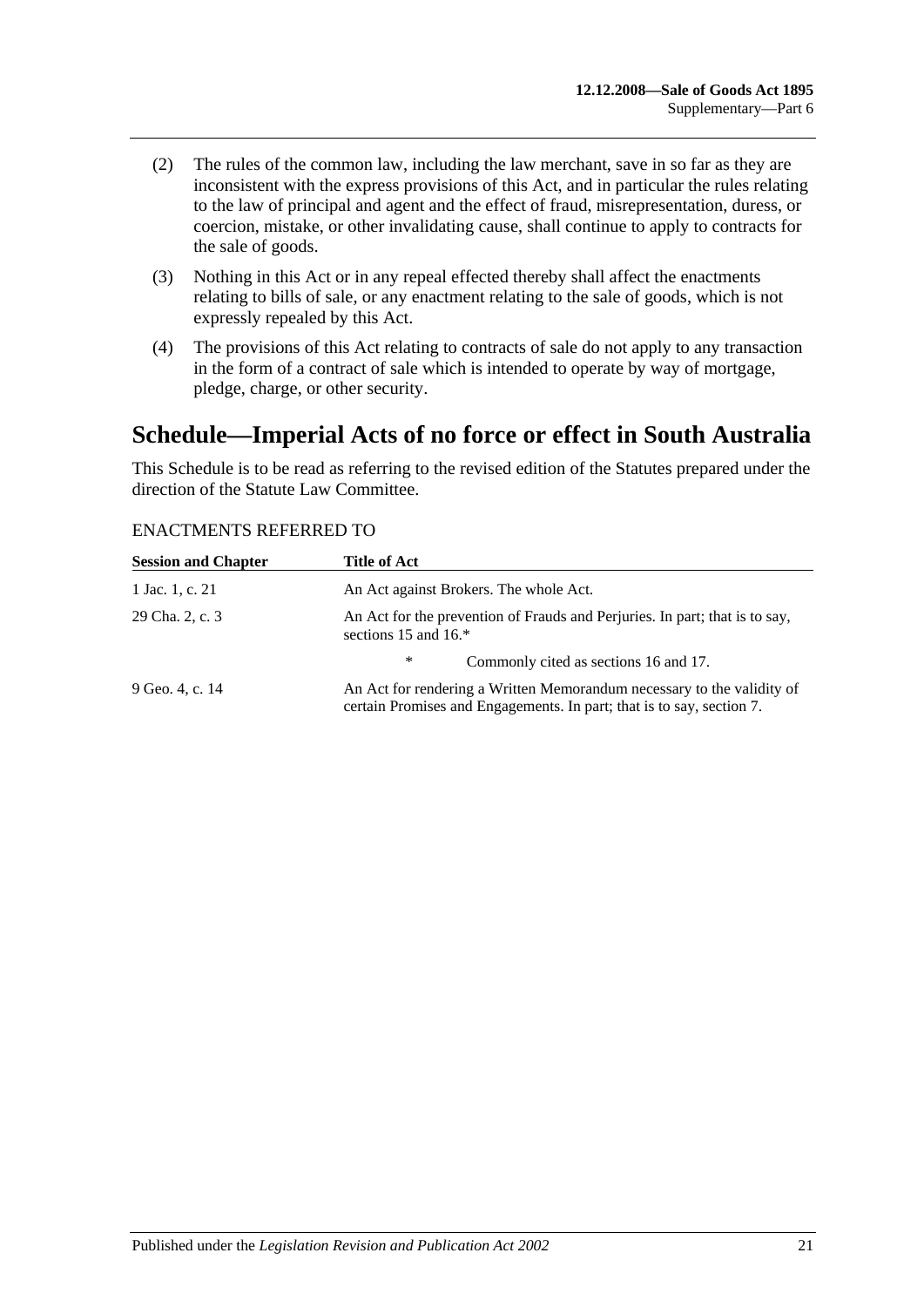# <span id="page-21-0"></span>**Legislative history**

#### **Notes**

- Please note—References in the legislation to other legislation or instruments or to titles of bodies or offices are not automatically updated as part of the program for the revision and publication of legislation and therefore may be obsolete.
- Earlier versions of this Act (historical versions) are listed at the end of the legislative history.
- For further information relating to the Act and subordinate legislation made under the Act see the Index of South Australian Statutes or www.legislation.sa.gov.au.

## **Principal Act and amendments**

New entries appear in bold.

| Year | N <sub>o</sub> | Title                                                               | Assent     | Commencement                                                                                                                                                                                   |
|------|----------------|---------------------------------------------------------------------|------------|------------------------------------------------------------------------------------------------------------------------------------------------------------------------------------------------|
| 1895 | 630            | Sale of Goods Act 1895                                              | 20.12.1895 | 1.1.1896: $s$ 61 except $s$ 57A (as inserted<br>by 2309/1936)-1.7.1938 (Gazette<br>9.6.1938 $p1270$ ) and except s 57B(1) (as<br>inserted by 29/1952 s 3)-1.3.1954<br>(Gazette 25.2.1954 p400) |
| 1935 | 2246           | <b>Statute Law Revision Act 1935</b>                                | 19.12.1935 | 19.12.1935                                                                                                                                                                                     |
| 1936 | 2285           | Mercantile Law Act 1936                                             | 24.9.1936  | 24.9.1936                                                                                                                                                                                      |
| 1936 | 2309           | Sale of Goods Act Amendment<br>Act 1936                             | 19.11.1936 | 19.11.1936                                                                                                                                                                                     |
| 1937 | 2357           | Sale of Goods Act Amendment<br>Act 1937                             | 17.11.1937 | 17.11.1937                                                                                                                                                                                     |
| 1943 | 36             | Sale of Goods Act Amendment<br>Act 1943                             | 23.12.1943 | 23.12.1943                                                                                                                                                                                     |
| 1952 | 29             | Sale of Goods Act Amendment<br>Act 1952                             | 27.11.1952 | 27.11.1952                                                                                                                                                                                     |
| 1972 | 46             | <b>Misrepresentation Act 1972</b>                                   | 20.4.1972  | 18.5.1972 (Gazette 18.5.1972 p1927)                                                                                                                                                            |
| 1982 | 81             | Statutes Amendment (Enforcement of 16.9.1982<br>Contracts) Act 1982 |            | 16.9.1982                                                                                                                                                                                      |
| 1986 | 111            | Goods Securities Act 1986                                           | 18.12.1986 | Sch 1-15.6.1987 (Gazette 11.6.1987)<br><i>p1492</i> )                                                                                                                                          |
| 2003 | 44             | <b>Statute Law Revision Act 2003</b>                                | 23.10.2003 | Sch 1-24.11.2003 (Gazette 13.11.2003)<br>p4048)                                                                                                                                                |
| 2008 | 49             | <b>Statutes Amendment (Bulk Goods)</b><br>Act 2008                  | 4.12.2008  | Pt 2 (ss $4-6$ )-12.12.2008 ( <i>Gazette</i><br>11.12.2008 p5476)                                                                                                                              |

## **Provisions amended since 3 February 1976**

• Legislative history prior to 3 February 1976 appears in marginal notes and footnotes included in the consolidation of this Act contained in Volume 9 of The Public General Acts of South Australia 1837-1975 at page 737.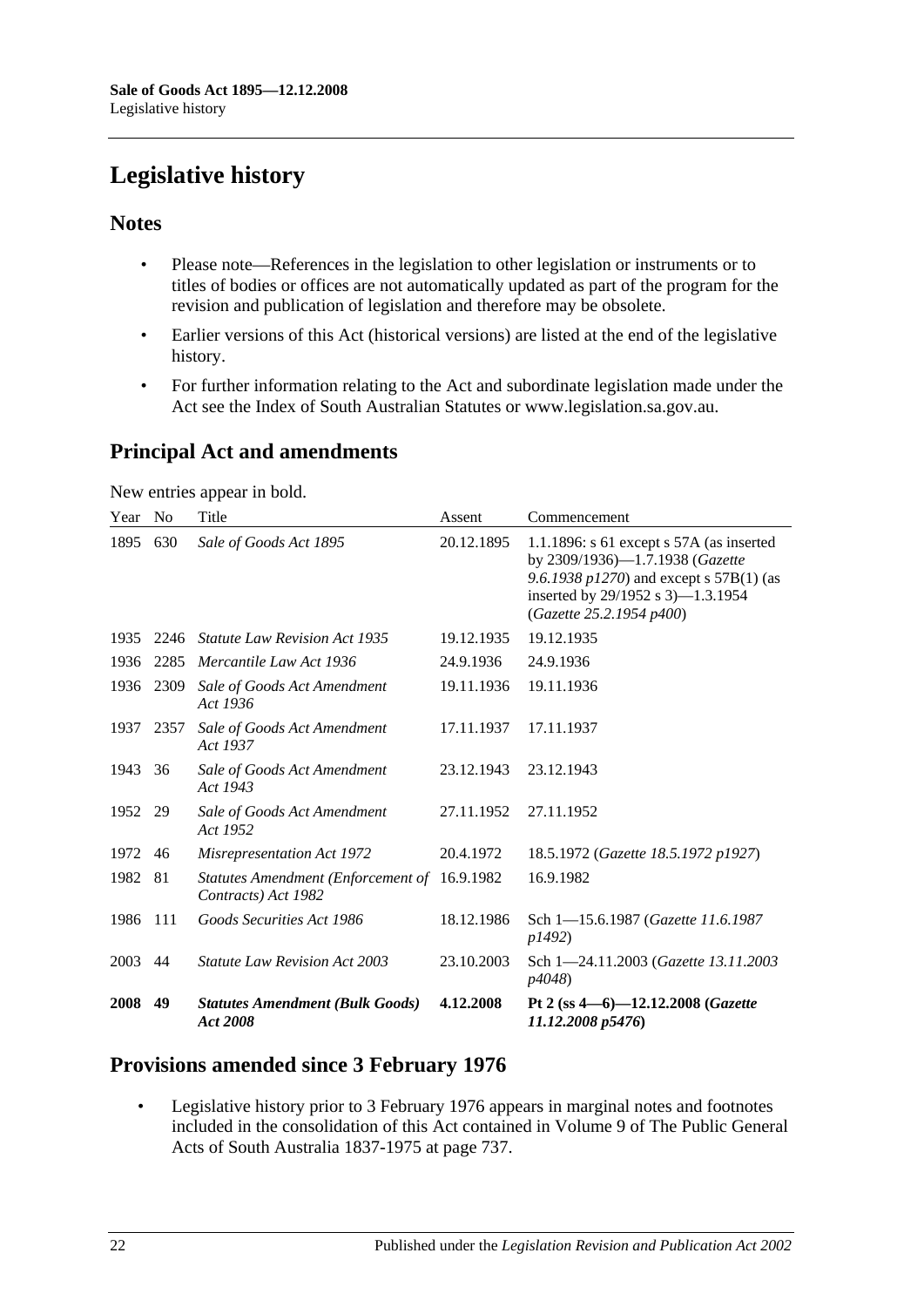Provision How varied **Commencement** Pt A1 heading inserted by 44/2003 s 3(1) (Sch 1) 24.11.2003 s A1 inserted by 44/2003 s 3(1) (Sch 1) 24.11.2003 s A2 s 60 redesignated as s A2 by  $44/2003$  s  $3(1)$ (Sch 1) 24.11.2003 s A2(1) **bulk inserted by 49/2008 s 4 12.12.2008** Pt 1 Pt 1 Div 1 heading preceding s 1 deleted and Div 1 heading inserted by 44/2003 s 3(1) (Sch 1) 24.11.2003 s 2 s  $2(1)$  s 2 amended and redesignated as s  $2(1)$  by 44/2003 s 3(1) (Sch 1) 24.11.2003 s 2(2) inserted by 44/2003 s 3(1) (Sch 1) 24.11.2003 Pt 1 Div 2 heading preceding s 3 deleted and Div 2 heading inserted by 44/2003 s 3(1) (Sch 1) 24.11.2003 *s 4 deleted by 81/1982 s 4(1) 16.9.1982* Pt 1 Div 3 heading preceding s 5 deleted and Div 3 heading inserted by 44/2003 s 3(1) (Sch 1) 24.11.2003 Pt 1 Div 4 heading preceding s 8 deleted and Div 4 heading inserted by 44/2003 s 3(1) (Sch 1) 24.11.2003 Pt 1 Div 5 heading preceding s 10 deleted and Div 5 heading inserted by 44/2003 s 3(1) (Sch 1) 24.11.2003 s 12  $\frac{12 \text{ L}}{11 \text{ released}}$  as s 12(a)–(c) by 44/2003 s 3(1) (Sch 1) 24.11.2003 s 14 I—IV redesignated as s  $14(a)$ —(d) by 44/2003 s 3(1) (Sch 1) 24.11.2003 Pt 1 Div 6 heading preceding s 15 deleted and Div 6 heading inserted by 44/2003 s 3(1) (Sch 1) 24.11.2003 Pt 2 Pt 2 Div 1 heading preceding s 16 deleted and Div 1 heading inserted by 44/2003 s 3(1) (Sch 1) 24.11.2003 **s 16 amended by 49/2008 s 5 12.12.2008 s 20A inserted by 49/2008 s 6 12.12.2008** Pt 2 Div 2 heading preceding s 21 deleted and Div 2 heading inserted by 44/2003 s 3(1) (Sch 1) 24.11.2003 s 25 s 25(4) inserted by 111/1986 Sch 1 15.6.1987 Pt 3 s 32 s 32(5) s 32(4) last sentence redesignated as s 32(5) by 44/2003 s 3(1) (Sch 1) 24.11.2003 Pt 4 Pt 4 Div 1 heading inserted by 44/2003 s 3(1) (Sch1) 24.11.2003

New entries appear in bold.

Entries that relate to provisions that have been deleted appear in italics.